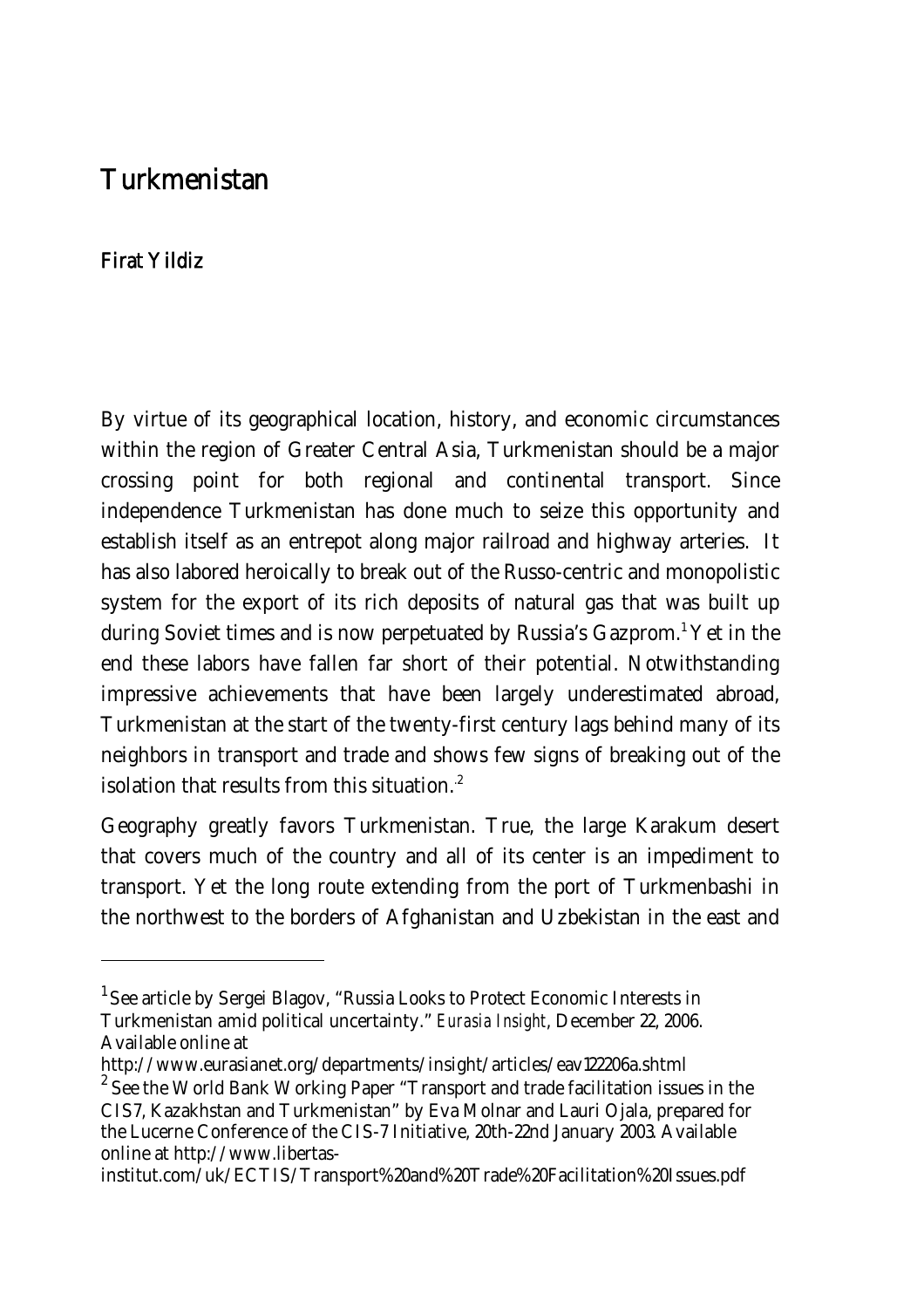southeast is one of the major potential transport corridors of the entire region. This corridor is roughly defined by the Karakum Canal (later the Lenin Canal and, today, the Niyazov Canal). The mountains which define Turkmenistan's southern border with Iran have always been easy to cross, which makes it a simple matter to link this corridor directly to Iran and on to the Middle East and Turkey. The same corridor links with Afghanistan and Uzbekistan, which in turn opens access to Pakistan and India to the southeast, and to China in the east. By the same token, the flat terrain makes it easy to link this corridor northward to Kazakhstan, while the recently expanded port of Turkmenbashi can facilitate the trans-shipment of goods from India and Southeast Asia via Baku to the Caucasus and on to Europe, or to the Volga and then hence to Russia and northern Europe. Like Kazakhstan, Turkmenistan sits astride both land and sea (Caspian) corridors. But if Kazakhstan can easily serve as a main east-west corridor extending from Europe to China, geography allows Turkmenistan potentially to fill the same function while at the same time playing a central role in north-south transport and especially trade linking Turkey, the Middle East, and Southeast Asia.

Rich archaeological evidence from across Turkmenistan confirms that several powerful and highly developed civilizations on its territory prospered precisely because of their ability to exploit for transport and trade the advantages with which geography endowed them. At Nissa, Kunya Urgench, and especially Merv one finds a rich record of intense interaction with all the major economic and cultural centers of Eurasia extending over the course of two millennia.<sup>3</sup> Sitting aside the major continental trade routes of the socalled Silk Road, the territory of Turkmenistan seems destined by fate for a brilliant role in the currently emerging content-wide trade of Eurasia.

However, a contradictory tendency has always asserted itself in Turkmen history and is present today. During the fifteenth century the Silk Roads began to collapse due to the proliferation along their routes of rent-seeking khanates that could not match the high transit taxes they charged with a secure environment for traders. As this happened, nomadism spread across

<sup>&</sup>lt;sup>3</sup> Denis Sinor, The Cambridge History of Early Inner Asia (Cambridge) 1990 (2nd Edition). ISBN 0-521-24304-1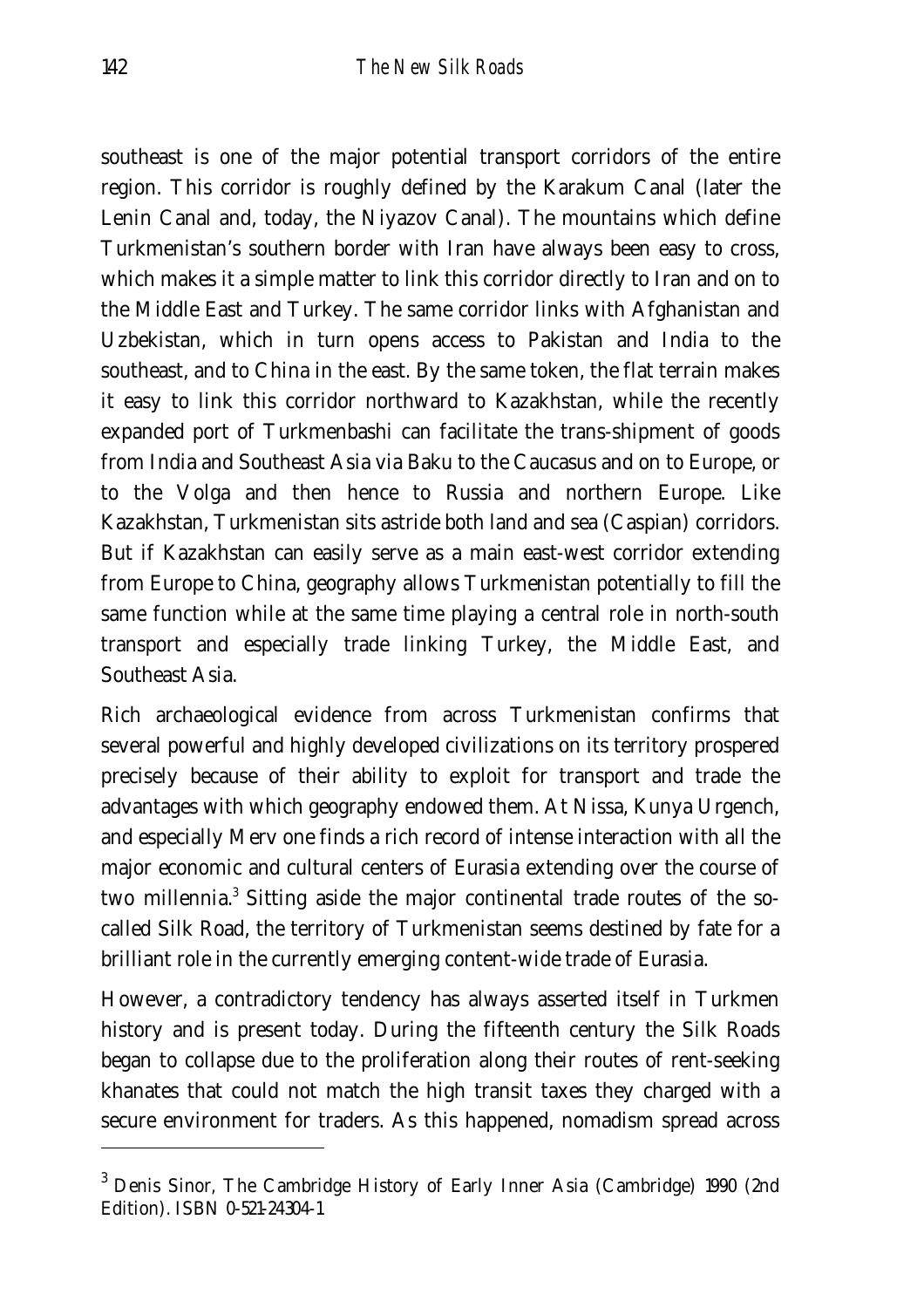the territory of what is now Turkmenistan. Over the following four centuries the Turkmen tribes played the role of spoilers, sacking both regional and continental caravans and pursuing a kind of perverse nonalignment by maintaining bad relations with all their principal neighbors, including the Safavids in Iran, the Shaybanid Uzbeks in Bukhara and the Uzbek Khivans. These practices in turn isolated the Turkmen tribes within the region. Turkmen foreign relations in this period are epitomized by a well-known British print from nineteenth century Khiva (now in Uzbekistan), which shows the local military being paid on the basis of the number of severed Turkmen heads they could produce. $^4$ 

The Russian/Soviet period did little to improve the Turkmens' relations in the world. Having decimated a Russian army before being themselves slaughtered at the battle of Goek Tepe (1881), the Turkmen generated a distrust among the tsarist officer corps that eventually spread to the government and was transmitted to the Soviet regime. The fruit of this distrust was the Turkistan trunk railroad line from present-day Ashgabat to Tashkent. Built with incredible speed in the 1890s, this rail line served military, not economic, needs. Not surprisingly, it was built and maintained by the Ministry of War, with no input from the economic ministries. Other transport initiatives in Soviet times followed this same pattern. The Soviet pipeline system transmitted gas to Russia but not to neighboring Iran, while the road and railroad system linked Turkmenistan ever more closely with the North while isolating it from its natural trading partners to the South, West, and Southeast. Down to the end of the U.S.S.R. the only transport investment that made sense from the perspective of the regional and continental economies was the port of Krasnovodsk (now Turkmenbashi), which linked Ashgabat for the first time with Baku, and the Volga Basin.

The collapse of the U.S.S.R. should have ushered in the renewal of the continental trade links across Turkmenistan that had thrived over several millennia. But the end of Russian rule found Turkmenistan woefully unprepared for independence. Due perhaps to the Russians' century-old resentment towards the Turkmens, the Turkmen republic arrived at

<sup>&</sup>lt;sup>4</sup> Armenius Vambery Travels in Central Asia. London: John Murry. 1864. Reprinted with an introduction by Denis Sinor. New York: Praeger Publishers. 1970.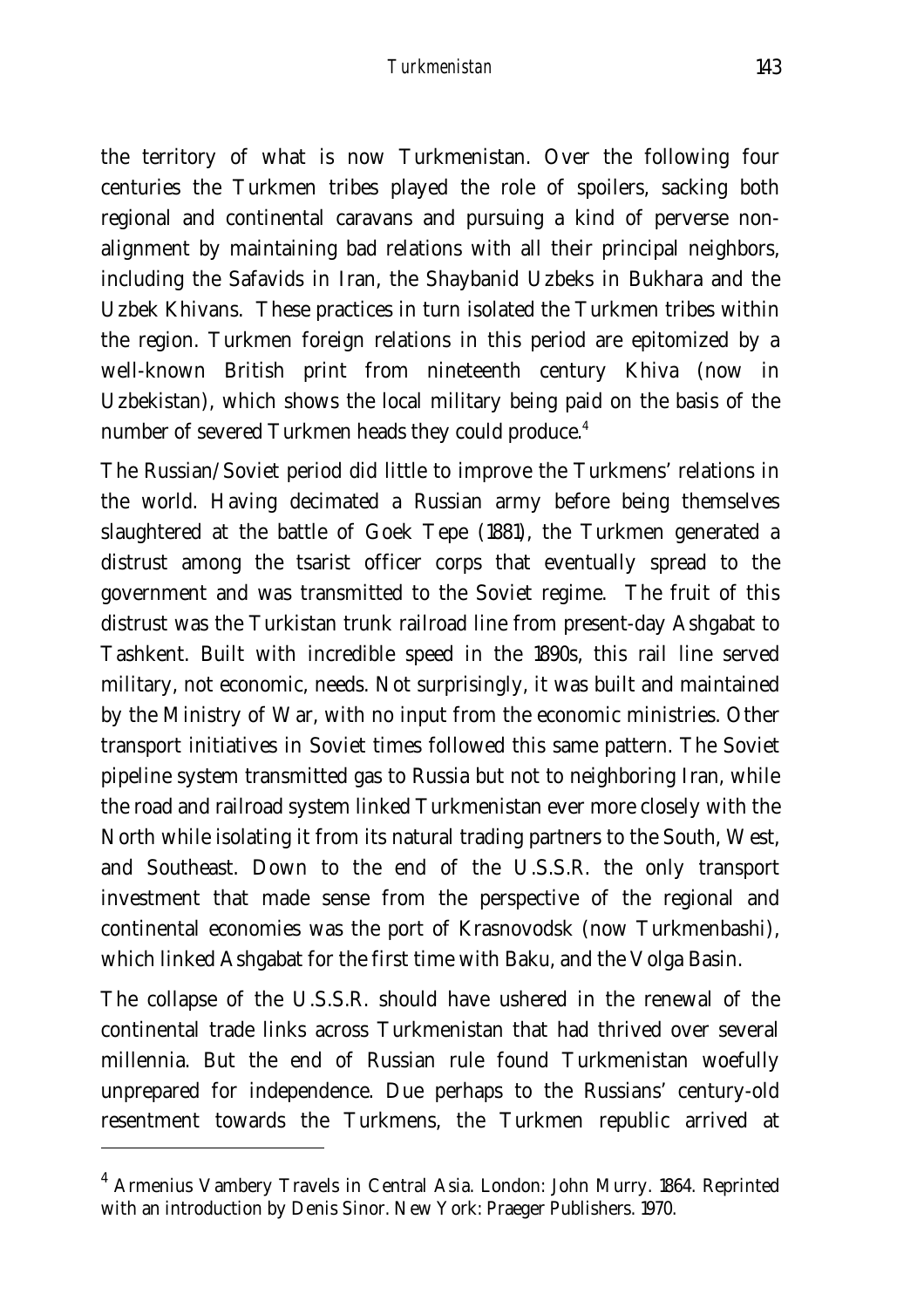statehood with less infrastructure in the spheres of transport, trade, and communications than any other republic. With fewer universities and technical institutes per capital than any other republic, Turkmenistan also lacked the human capital necessary to rectify these shortcomings and to capitalize on its new position in the world. $5$  In short, the country lacked both an identity and the reality of skills and institutions that could give that identity reality in the modern world.

Turkmenistan's president to his death in December 2006, Saparmurat Niyazov, was well aware of these problems and understood the urgent need to rectify them. Some of his initiatives of those years warrant positive comment, $^6$  the more so since they have been largely forgotten as the more repressive and idiosyncratic aspects of his rule have gained strength and visibility. In many of these projects Niyazov depended on the capable leadership of his Foreign Minister, Boris Shikhmuradov,<sup>7</sup> but in others he himself took a prominent part.

The cornerstone of Turkmenistan's transport policy in the first seven years of independence was to open up contacts with both Iran and Afghanistan. Iran, with its 1200 km border with Turkmenistan, four road crossings and the railroad crossing at Sarakhs-Tejan, not to mention a Turkmen population of nearly a million within its borders, was a natural concern of Asghabat.<sup>8</sup> Land

<sup>&</sup>lt;sup>5</sup> Pomfret, Richard, "Turkmenistan: From Communism to Nationalism by Gradual Economic Reform." in MOCT-MOST: Economic Policy in Transitional Economies, Vol. 11, No. 2: pp. 165-176 June 2001.

<sup>&</sup>lt;sup>6</sup> See the United States Department of State "Turkmenistan Economic Policy and Trade Practices." February 1994. Available online at

http://dosfan.lib.uic.edu/ERC/economics/trade\_reports/1993/Turkmenistan 7

<sup>&</sup>lt;sup>7</sup> Shortly after independence Boris Shikhmuradov became Deputy Prime Minister of Turkmenistan in 1992 and Foreign Minister in January 1993. In July 2000 he was appointed as Turkmenistan's special representative on Caspian affairs, and later served as ambassador to China. He resigned his posts in October 2001, and formed an opposition party the National Democratic Movement of Turkmenistan. In 2002 he was arrested and imprisoned in Turkmenistan. Biography available online at http://www.rferl.org/specials/turkmenelections/bios/shikhmur.asp

<sup>&</sup>lt;sup>8</sup> Daly, John C.K., "Turkmenistan Pushes for New Offshore Oil Development." The Jamestown Foundation, Eurasia Daily Monitor Vol 1 Issue 11, May 17, 2004. Available online at

http://www.jamestown.org/publications\_details.php?volume\_id=401&issue\_id=2954&a rticle\_id=236715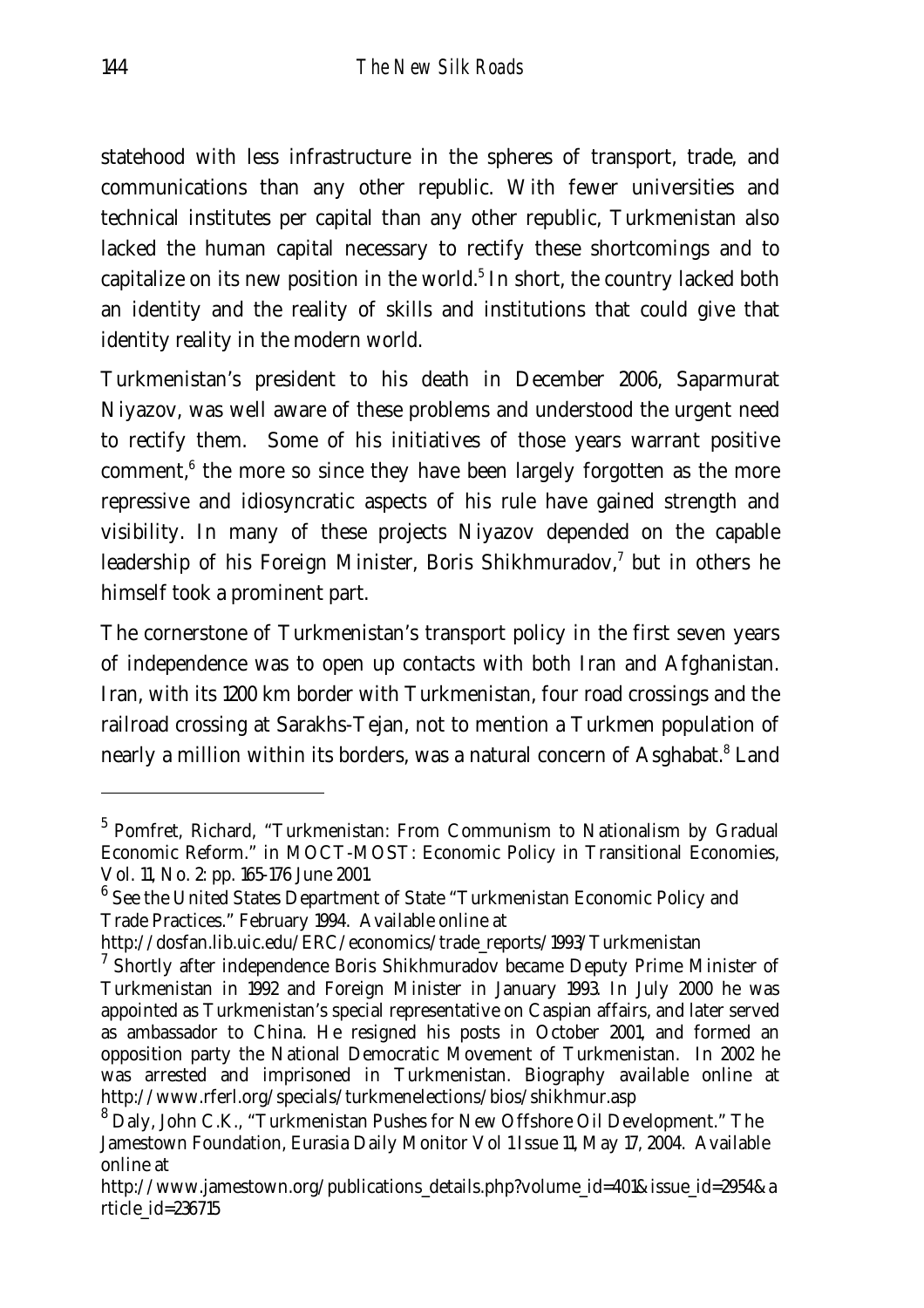trade with Europe and the Middle East all had to pass through Iran, which required good relations between Asghabat and Teheran. However, the U.S. led sanctions against Iran fell more heavily on Turkmenistan than any other state except Azerbaijan. <sup>9</sup> And unlike Azerbaijan, to which the U.S. offered generous compensation in the form of support for the Baku-Ceyhan pipeline, there was no compensation package forthcoming for Turkmenistan.

Meanwhile, Iran had moved towards what Abbas Maleki in the chapter above, terms a "new regionalism." Under President Akbar Hashemi Rafsanjani (1989–97) Iran abandoned earlier hopes of extending its revolution to its northern neighbors in Central Asia and adopted a pragmatic and tradebased approach more akin to its pre-Soviet relations there. For his part, Niyazov reached an understanding with Rafsanjani that he would not champion the rights of Iran's Turkmen citizens if Teheran treated them decently and if it maintained stable relations with Turkmenistan. The new relationship was supported by Turkmenistan's decision to join the Economic Cooperation Organization<sup>10</sup> in which Iran played a prominent role.<sup>11</sup> When all the other Central Asian countries also joined ECO trade across the Turkmen-Iranian border immediately jumped, with Turkmen-Iranian trade exceeding that of all other Central Asian states.

For similar reasons Turkmenistan moved quickly to establish good relations with the fragile government in Kabul that was installed following the Soviet departure. Throughout the ensuing civil war period and through the entire Taliban era in Afghanistan Ashgabat not only maintained an embassy in Kabul but consulates elsewhere in the country.

 $9$  Torbat, Akbar E., "Impacts of the US Trade and Financial Sanctions on Iran." The World Economy 28 (3), 407-434.

 $10$  The Economic Cooperation Organization was expanded to include Azerbaijan and eventually all five Central Asian States, who joined Turkey, Afghanistan, Iran, and Pakistan in this organization. More information available online at http://www.ecosecretariat.org/

<sup>&</sup>lt;sup>11</sup> See Speech by Saparmurat Niyazov, President of Turkmenistan, at ECO Summit Meeting, Tehran, 10 June 2000. Available online at

http://www.turkmenistanembassy.org/turkmen/news/speech.html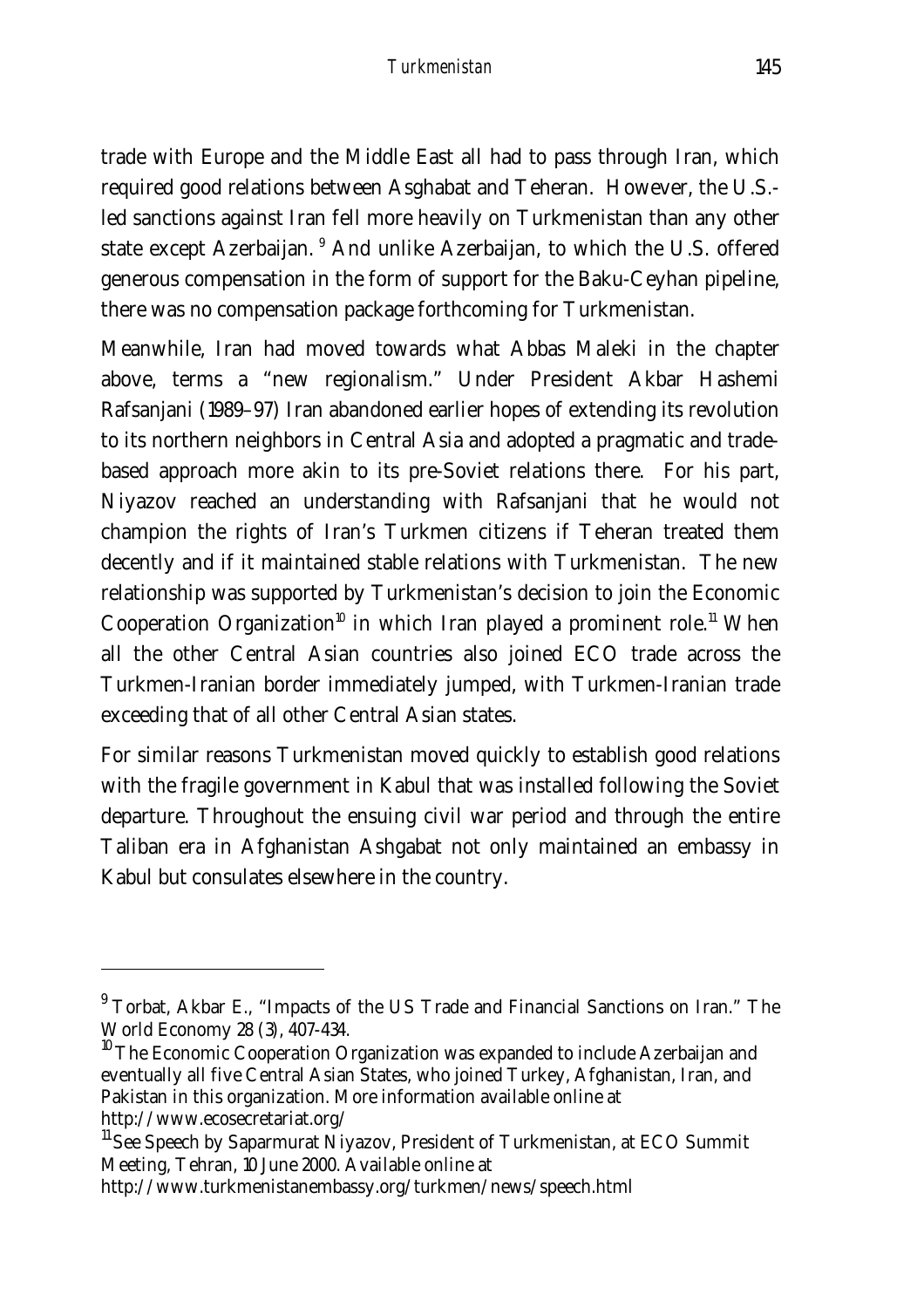Both of these were important strategic moves for Turkmenistan but both required follow-on measures. In the case of Iran several important steps followed. Afghanistan, wracked by bloody insurrection, lacked the capacity to deliver on its assurances to Ashgabat, with serious consequences. The immediate effect of the rapprochement with Iran was that a massive volume of goods, mainly construction materials but also consumer goods, began moving from Turkey to the new capitals of Central Asia via Iranian and Turkmen highways.

The U.S., eager to support the economies of the new states, welcomed this development. Because of the unrest in Afghanistan, the closed border between Afghanistan and Pakistan, and the absence of infrastructure connecting Turkmenistan with Afghanistan, no analogous opening occurred to the southeast, Pakistan and beyond.

### Traceca<sup>12</sup>

 $\overline{a}$ 

Meanwhile, in 1993 the European Union instituted a Transport Corridor Europe-Caucasus-Asia as a means of extending the European transport links across the southern belt of the former U.S.S.R. to China.<sup>13</sup> Significantly from the standpoint of Turkmenistan, the EU failed to anticipate at this time the possibility that such a corridor might eventually extend across Afghanistan to India and southeast Asia. Turkmenistan joined this project, which came to include a sea connection from Baku across the Caspian to Turkmenbashi and thence by road and railroad across Turkmenistan and Uzbekistan to Kyrgyzstan and on to China.

Unacknowledged in the planning for Traceca was the competition between a northern route via Kazakhstan and a northern route via Turkmenistan and Uzbekistan. Even had political conditions in Turkmenistan remained favorable, which they did not, this competition would have worked against the southern route, first, because the main road crossing and the only railroad

<sup>12</sup> For more information visit http://www.traceca-org.org  $13$  ibid.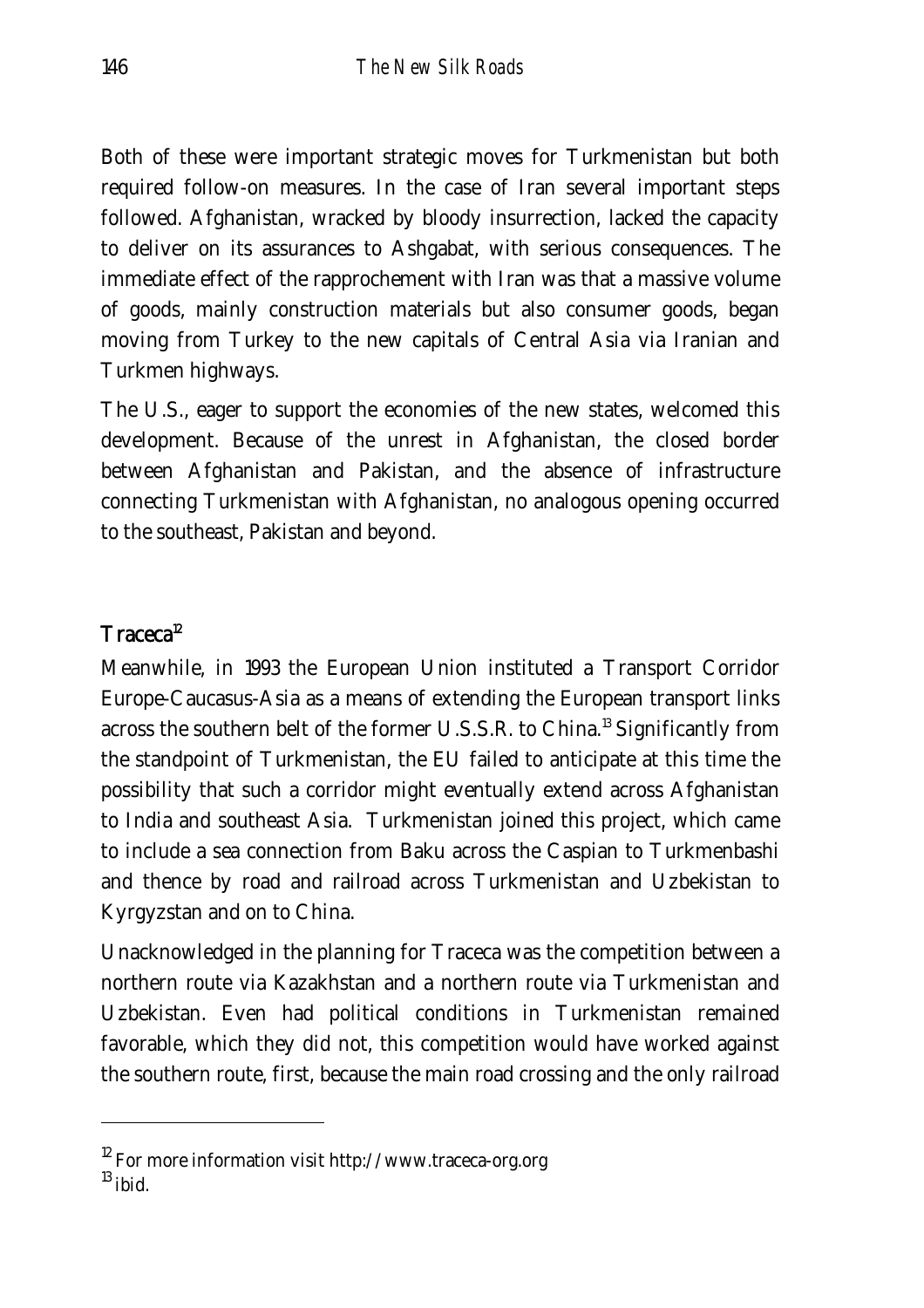crossing to China was via Dostykh (formerly Druszhba) in Kazakhstan and, second, because the advantages of a southern route crossing Turkmenistan depended mainly on the possibility of a future link to southeast Asia, which the founders of Traceca did not recognize in their calculations. This is perhaps understandable in light of the chaos that still prevailed in Afghanistan at the time, but since Traceca was a long-term and strategic project, the failure is all the more glaring.

Further complicating Turkmenistan's situation were the beginnings of Russia's planning for a major north-south route to connect Russia and northern Europe to India via Iran. Given conditions in the 1990s in Afghanistan, it was mere realism for Russia, with India's help, to favor an Iranian route through the proposed expanded Iranian port on the Persian Gulf, Chahbakar.<sup>14</sup> Yet this scheme also contained a strong geopolitical element. By crossing Azerbaijan to Iran, Russia hoped to counter the impact of the Euro-American-sponsored Baku-Ceyhan pipeline on that country, and also to do nothing to increase the possibility of Turkmenistan's gaining a "window" to the south through which it might eventually seek to export to Asia its gas, which Russia's gas monopoly Gazprom greatly coveted.<sup>15</sup>

Confronted by these realities, Turkmenistan pushed for the alternative eastwest route that would traverse its territory. At 6861 kilometers, the Turkmenbashi-Ashgabat-Tashkent-Almaty-Dostykh route from the Caspian to the Chinese border is slightly longer than the route via Kazakhstan but has the advantage of being shorter than the other projected trans-Asian highway traversing Iran. In the end, strained relations between Askhabat and Tashkent prevented Turkmenistan and Uzbekistan from presenting a united front on this project and undermined the effectiveness of their advocacy.

<sup>&</sup>lt;sup>14</sup> See "Indo-Iranian Energy Cooperation" and "Indo-Russian Energy Cooperation."<br>Available online at http://www.progress.org/2005/energy42.htm

 $^{15}$  Gazprom was reorganized as an independent entity under a presidential decree on November 5, 1992. It became a Russian Share-Issuing Company "RAO Gazprom." A condition of privatization was that the government retains a 40 percent share in the company. Gazprom managers received 15 percent of share and 28 percent went to people living in Russia's gas-producing regions. See Victor, David G. and Nadejda Makarova Victor. "Diversifying Russian Gas Export to Europe." Paper Draft for Geopolitics and the Emergence of a Global Natural Gas Market, 2004. Available online at http://pesd.stanford.edu/gasdrafts.html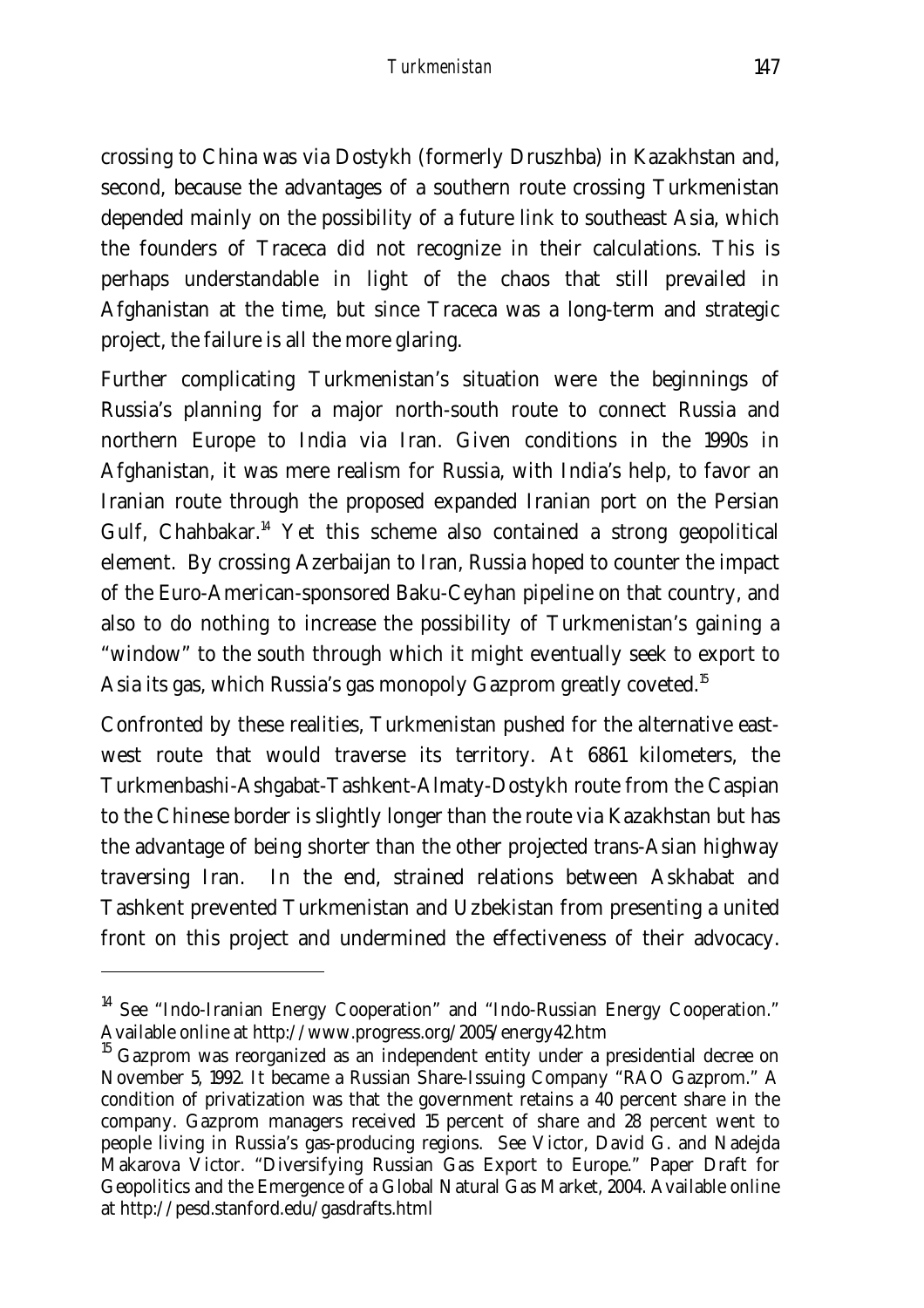Turkmenistan therefore concentrated its efforts on railroads rather than highways.

The key task at the outset was to effect a connection between the Turkmen/Central Asian railroad network and that of Iran. Without this, direct transport from Turkey to Central Asia would be impossible. The project was rendered far more attractive when, in 1995, Iran completed a rail link between Bafq and its Persian Gulf port at Bandar Abbas, which finally linked the eastern Iranian city of Meshed with the Gulf. The next year Iran completed the 300 kilometer link between this line and the Turkmen city of Tejen, which adjoins the Iranian town of Sarakhs. In a spirit of celebration, Turkmenistan and Iran constructed a railroad station at Sarakhs worthy of a world capital, even though for the time being no trains ran there from either direction. In a similar forward-looking spirit, Iran and Turkmenistan established a Sarakhs Free Trade Zone along the border at this point,<sup>16</sup> hoping to lure businesses to what they hoped would become a trade zone of continental importance. Parallel with this, Turkmenistan lent its support to the ECO's effort to develop the Almaty-Tashkent-Ashgabat-Teheran rail line as a means of moving goods more easily from both Turkey and Iran to the formerly Soviet parts of Central Asia.<sup>17</sup>

While all this was proceeding, Turkmenistan undertook to expand the capacity of its Caspian port at Turkmenbashi. Compared to both the four Iranian ports on the Caspian and to Baku Turkmenbashi's facilities were limited. The question was whether the Kazakh port of Aktau or Turkmenistan's port of Turkmenbashi would become the main cargo entrepot on the eastern shore of the Caspian. In spite of Turkmenistan's efforts, Aktau prevailed, and for time being dominates the east-west movement of goods. Turkmenbashi could even the balance, however, if the Turkmen government fully embraces the cause of transport across its

<sup>&</sup>lt;sup>16</sup> See "Free zone planned in northeast" in Middle East Economic Digest, 7 February 1997:17.

 $17$  For an Overview of the Economic Cooperation Organization during this period, "The Economic Cooperation Organization: Current Status and Future Prospects." by Pomfret, Richard, Europe-Asia Studies, Vol 49. No. 4, June 1997, pp. 657-667.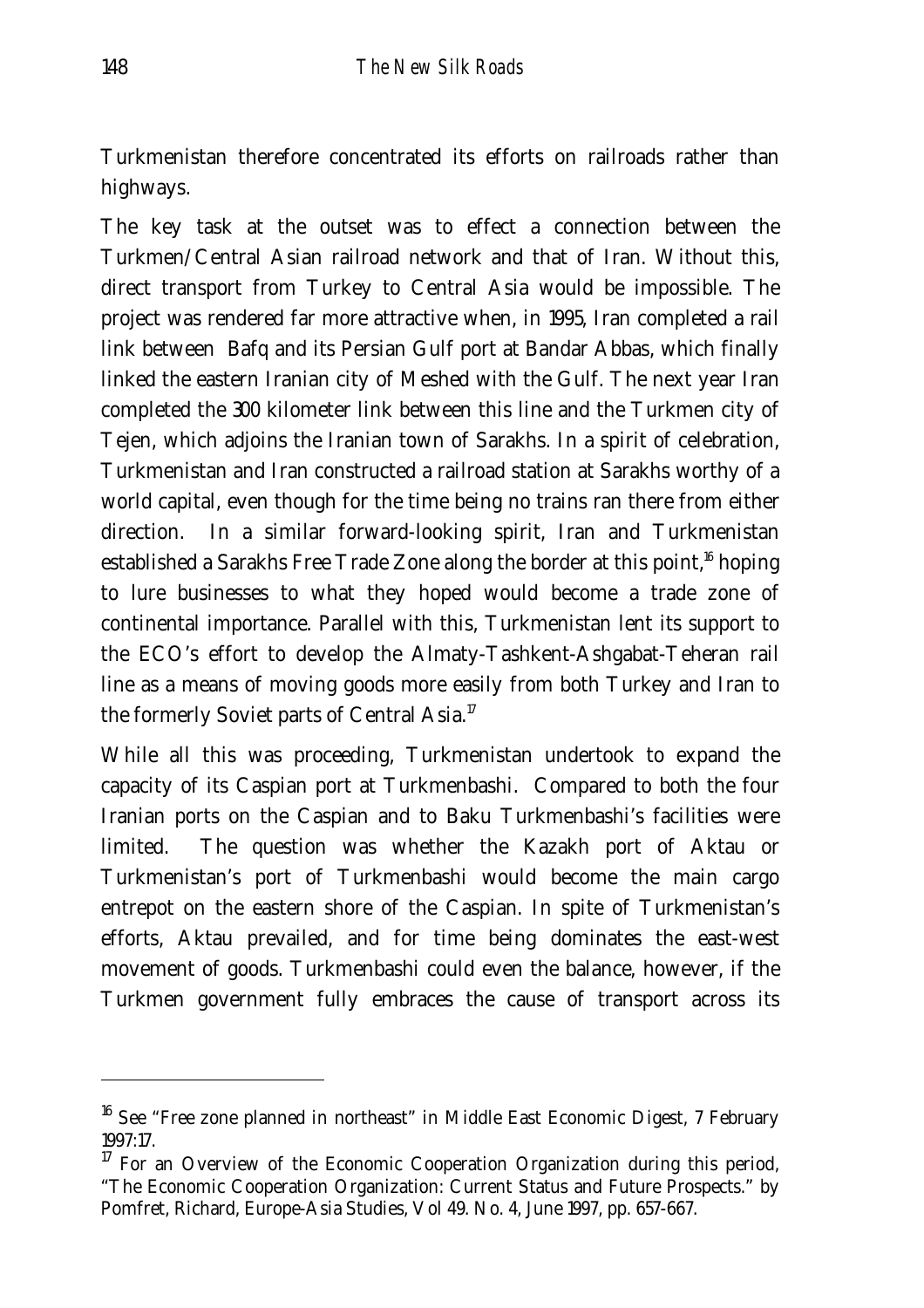territory to and from Turkmenbashi from Afghanistan and the Indian subcontinent.

Parallel with Turkmenistan's partial success in the sphere of roads and railroads, Ashgabat moved to transform its aged airport into a modern facility capable of handling the transfer of goods on a continental scale.<sup>18</sup> It scored a success with the new facility but failed to follow up with Asian airlines to assure that the new airport became a fueling stop. By contrast, Uzbekistan was slow to redevelop its terminal at Tashkent but moved effectively to capture east-west cargo shipments from Korea to Europe. Nor did Turkmenistan's national airline compete effectively against Uzbek Air, which established direct links with western Europe and India via Tashkent and reaped considerable profits thereby.

Viewing Turkmenistan's transport initiatives in the 1990s as a whole, it is impossible not to acknowledge their shortcomings. In spite of these, considerable progress was achieved during these years. When the Central Asia-Caucasus Institute organized a region-wide conference on trade and transport in Ashgabat in 1997 the government of Turkmenistan was fully justified in presenting the country as an emerging link in continental transport.<sup>19</sup>

The real test of Ashgabat's policy, however, lay in its effectiveness in breaking Russian Gazprom's monopoly on the export of Turkmenistan's most valuable product, natural gas. For the time being, Turkmenistan failed the test, even though it made prodigious efforts to defend its economic interests. The obvious solution was to open a gas pipeline across Iran to the Persian Gulf. But gas-rich Iran is a competitor to Turkmenistan in the export of natural gas, and was under Russian pressure not to allow the construction of a "back door" export route for Turkmen gas. Moreover, such a pipeline was at odds with Washington's policy, which favored the export of Turkmen gas across the Caspian to Baku and a proposed gas pipeline to the Mediterranean.

 $18$  See endnote #2.

<sup>19</sup> See "Turkmenistan Hosts Caspian Summit" in the Central Asia Caucus Institute Analyst, April 23, 2002, Available online at http://www.cacianalyst.org/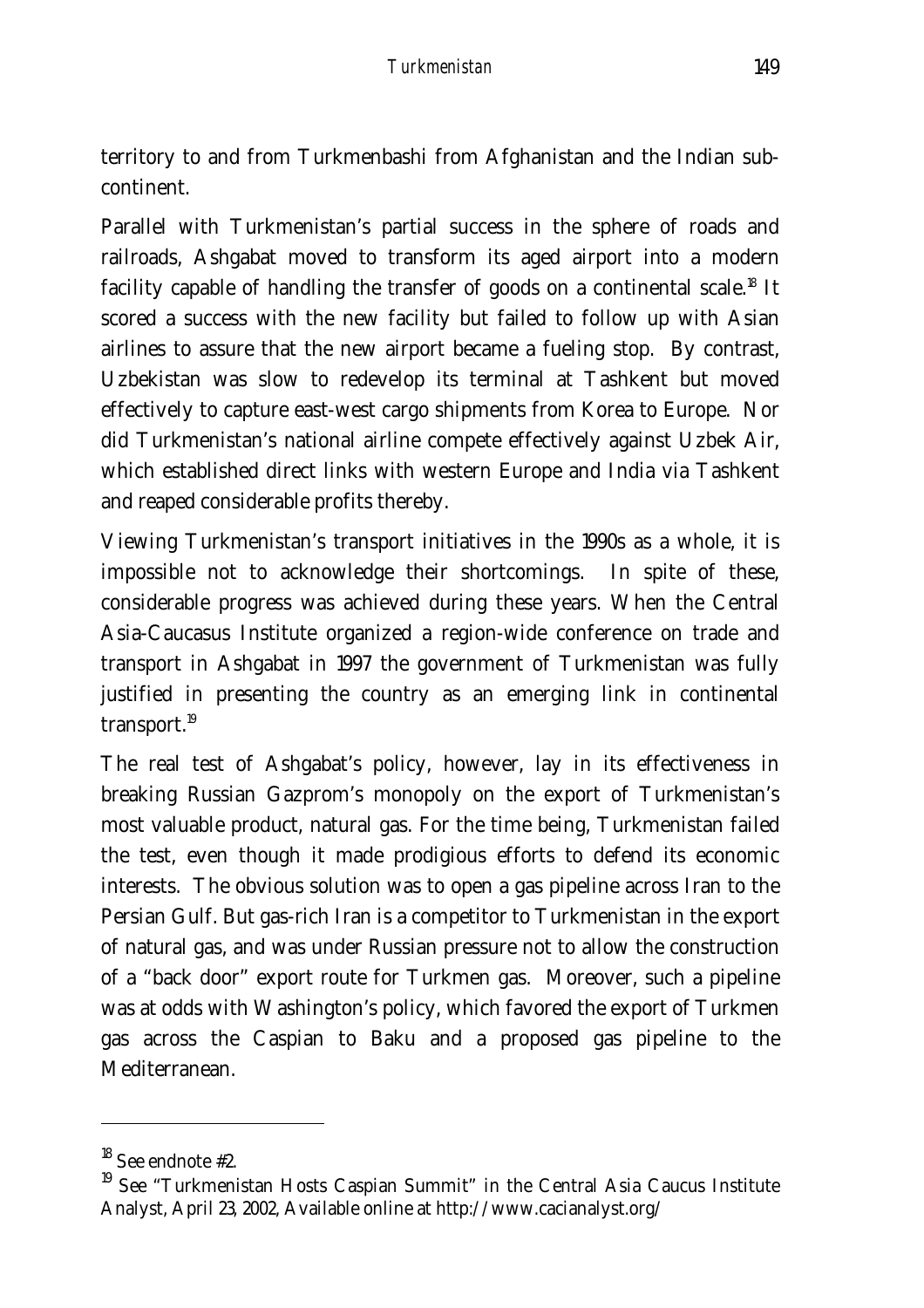Well aware of these possibilities, Niyazov resolved to extract from Gazprom a more favorable sale price of Turkmen gas to Russia. He knew that the Russians were using Turkmen gas for their domestic customers and selling their own gas to Europe for up to three times more than they were paying the Turkmens.20 When Niyazov demanded more, Russia's prime minister, Chernomyrdin, a former head of Gazprom, simply cut off Turkmenistan's gas exports, immediately causing a crushing 25% drop in Turkmenistan's GDP.<sup>21</sup> Niyazov went personally to Moscow to complain. When Chernomyrdin lectured him to the effect that "Europe does not want your gas" Niyazov went directly to Europe and arranged substantial contracts for Turkmen gas.<sup>22</sup> So successfully and publicly did he defy Chernomyrdin that within six weeks Yeltsin had removed Chernomyrdin from office.

Niyazov won the battle but lost the war. Azerbaijan and Georgia were already using the proposed Baku-Ceyhan pipeline as a means of aligning themselves more closely with Europe, the U.S., and NATO. Having declared his country's non-alignment, it was impossible for Niyazov to follow this route, which under any circumstances would have elicited further reprisals from Moscow. Beyond this, Niyazov's relations with Azerbaijan's president Gaidar Aliyev were so poor that the two countries came nearly to open conflict over a disputed gas field in the Caspian. As a result, Niyazov had no choice but to swallow his pride and arrange a deal with Moscow. With this, all talk of a trans-Caspian pipeline from Turkmenistan to Azerbaijan was suspended in favor of a pipeline from Kazakhstan to Azerbaijan. As a kind of consolation prize, Russia allowed Turkmenistan to sign swap deals with Iran and to participate in the construction of a gas pipeline between Korbeje in Turkmenistan and Kordkuy in Iran to convey 8 billion cubic meters of gas to Iran.

Washington Post, October 5, 1998; Page A1. Available online at

 $20$  Turkmenistan stopped all gas shipments to Russia at the end of March 1997 and unilaterally abrogated their association with Turkmenrosgaz in June 1997. See "Turkmenistan Recent Developments." IMF Staff Country Report No. 99/140, December 10, 1999.

<sup>&</sup>lt;sup>21</sup> See "Turkmenistan The Economic Base" in APS Review Downstream Trends, Sep 20, 2004. Available online at http://www.highbeam.com/doc/1G1-152080733.html  $^{22}$  Ottaway, David B. and Morgan, Dan "Gas Pipeline Bounces Between Agendas."

http://www.washingtonpost.com/wp-srv/inat/europe/caspian100598.htm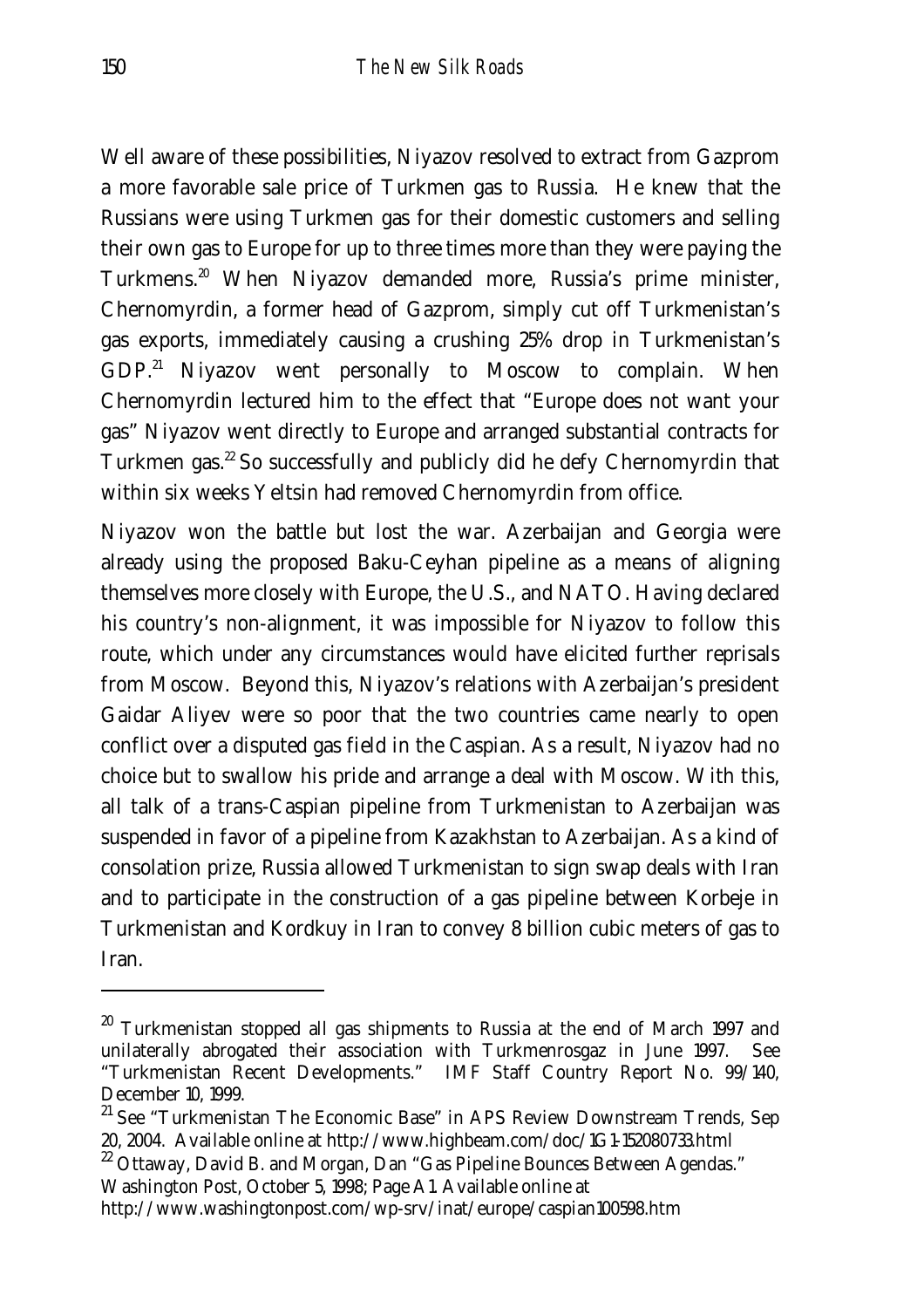In the face of these developments, Turkmenistan had only one further card to play, namely a gas pipeline across Afghanistan to Pakistan and, if possible, onward to India. Such a project would not only break Gazprom's monopoly on the export of Turkmen gas to world markets but deftly avoid Iran as well.

The story of Ashgabat's efforts to develop this pipeline with the help of America's Unocal and the Argentine firm Bridas is by now well known and need not be repeated here.<sup>23</sup> Suffice it to say that Turkmenistan had laid its plan carefully, to the point of opening a constructive dialogue with the fragile Afghan government in Kabul and also with the chief warlords along the proposed route. Kabul was persuaded that Turkmenistan harbored no designs on the large Turkmen population in northwest Afghanistan and therefore welcomed the establishment of several Turkmen consulates in cities relevant to the pipeline's route. Direct talks among all the relevant parties were held in Asghgabat and Houston. But in the end the essential personal relations between Niyazov and his key partners descended into acrimony. As this was occurring, the Taliban rose to power in Afghanistan, which enormously increased the project's already high risk and cooled all American interest in it. This slammed shut Turkmenistan's last possible "back door" export route for gas.

Thus, by 2000 a many-sided effort by Turkmenistan to open itself to regional and continental trade in goods and energy had been substantially hobbled. An unlikely coalition consisting of Russia, the U.S., Iran, and (by its passivity) the E.U. had trimmed back Ashgabat's hopes. Traceca had turned its attention to the east-west transport route across Kazakhstan, Russia's projected north-south transit corridor assigned Turkmenistan only a secondary role, Gazprom's monopoly over the export of Turkmen gas had been confirmed for the time being, and Iran, while supporting various openings to Turkmenistan, helped thwart its aspirations vis a vis Afghanistan. Further undermining Turkmen hopes was the steady erosion of its relations with Azerbaijan and neighboring Uzbekistan.

<sup>&</sup>lt;sup>23</sup> For an account of Unocal and Bridas' claims see article by Pope, Hugh. "Pipeline Dreams: How Two Firms Fight for Turkmenistan Gas Landed in Texas Court," Wall Street Journal, January 19, 1998. Gopul, Philip and Pavel Ivanov. "Learning the Rules of Central Asia's Energy Game." Asia Times, April 29, 1997.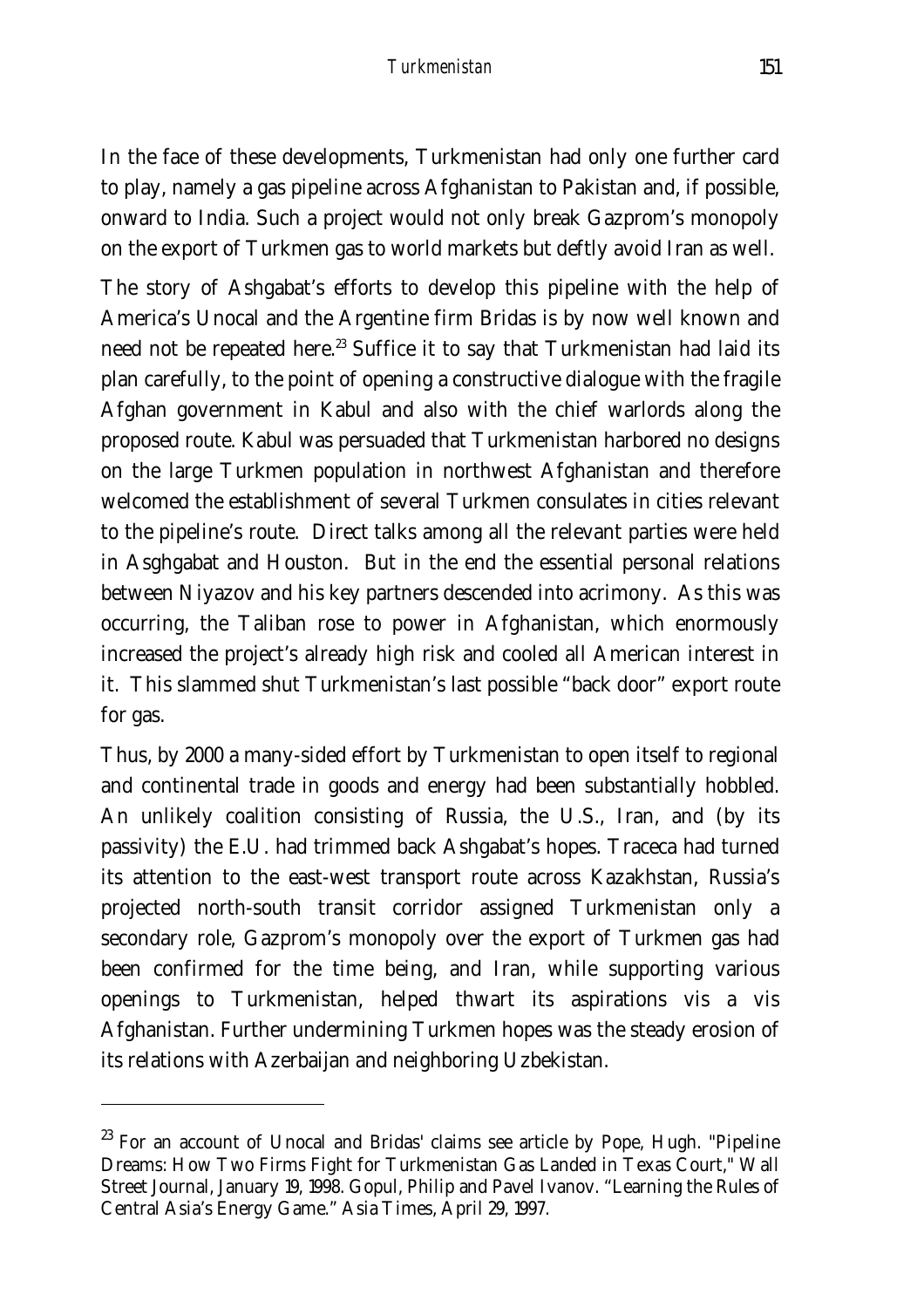Added to all this was the growing cult of personality that Niyazov engendered within Turkmenistan and the suppression of human rights that accompanied its development. $24$  The kernel of justification for this cult can be found in Niyazov's realization that the absence of any strong national feeling among the diverse Turkmen tribes demanded special efforts on his part. His choice of populist economic policies patterned after those of Iran (free gas and electricity, etc.)<sup>25</sup> and of grandiose expenditures on national monuments at the expense of education and social welfare – not to mention the increasingly bizarre elements of the cult that came to surround his person – all combined to undermine Turkmenistan's efforts in the sphere of transport and trade and to isolate the country from many of its key regional and continental neighbors. True, there remained important links with Iran and the ECO, with its ambitious but ill-funded transport schemes, but these by no means counterbalanced the negative factors that had come into play by 2000.

#### Turkmenistan's Role in Transport and Trade Today

The new century witnessed important changes both within Turkmenistan and in Turkmenistan's relationship to issues of transport and trade. The arrest in December 2002 of former Minister of Foreign Affairs Boris Shikhmuradov on the charge that he was seeking to foment a revolution against President Niyazov $^{26}$  signaled a dramatic further increase in the concentration of power in the hands of the president. During the same period the government took a series of measures affecting religious minorities, education, and welfare that elicited strong criticism from both European countries and the U.S. The perception that the regard for human rights in Turkmenistan was steadily deteriorating caused the European Union and the

24 Olcott, Martha, "International Gas Trade in Central Asia: Turkmenistan, Iran, Russia and Afghanistan." Program on Energy and Sustainable Development Working Paper #28, May 2004. Available online at http://iis-

db.stanford.edu/pubs/20605/Turkmenistan\_final.pdf

<sup>25</sup> See RFE/RL Central Asia Report, 22 August 2003.

<sup>26</sup> See RFE/RL Central Asia Report. Available online at

http://www.rferl.org/specials/turkmenelections/bios/shikhmur.asp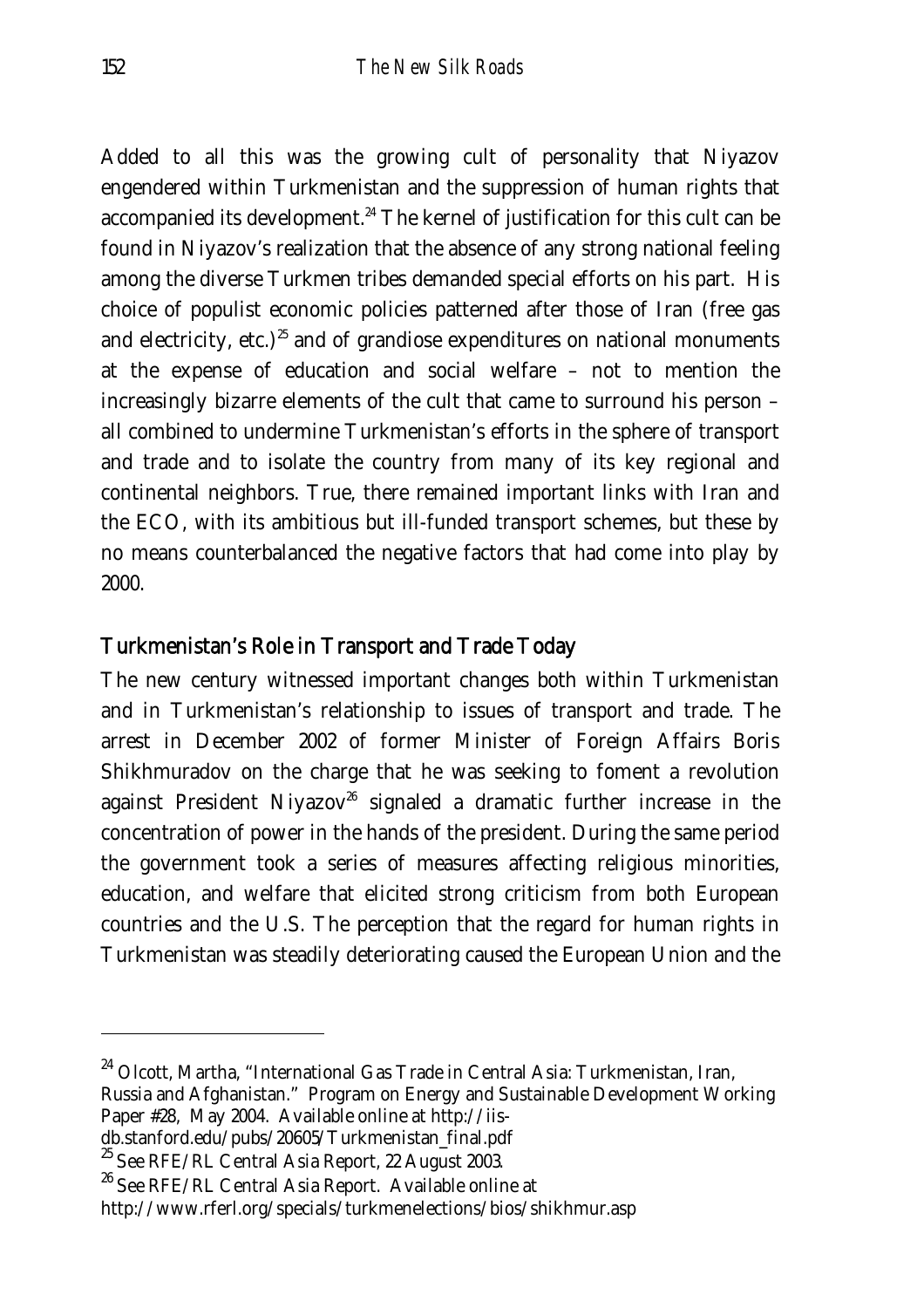United States to distance themselves from the Niyazov government.<sup>27</sup> By September, 2006, the European Parliament's Committee for International Trade put on holds its ratification of a provisional trade accord between the EU and Turkmenistan.28 In announcing its decision, the Parliament declared it would approve the treaty "only when Ashgabat has made "apparent, discernible, and consistent progress in the sphere of human rights."29

As this climate coalesced in the years before 2006 it adversely affected investment in Turkmenistan. True, the Turkmen government had decided to allow foreign investment only in off-shore energy initiatives, on the unstated grounds that the presence of international investors might discourage other states (e.g. Russia) from taking action against such projects. The yields on gas sales assured steady economic growth, although the rate of expansion in the period 2001-2006 was surely much lower than the 17% claimed by the government. This in turn provided a kind of insurance policy for the government, protecting it from the worst affects of some of its more questionable policies.

It is tempting to suggest that Turkmenistan's actions were leading to the country's steadily deepening isolation. Yet as we will see, this is actually a period of realignment, in which at first Turkmenistan adopted a more "Asian" approach to trade and transport, as exemplified by its various openings to China and the renewal of its trans-Afghan pipeline project (Turkmenistan-Afghanistan-Pakistan-India, or TAPI), $^{30}$  and then, during 2006, began to revive its flagging transport relations with the West. Amidst this shifting picture, the three points of absolute consistency have been the country's steady engagement with ECO transport schemes, its consistent

 $27$  See U.S. Embassy in Ashgabat, 2002 Investment Climate Statement. Available online at http://www.bisnis.doc.gov/bisnis/isa/020819txics.htm

 $^{28}$  See European Union's Relations with Turkmenistan various documents. Available online at

http://ec.europa.eu/comm/external\_relations/turkmenistan/intro/index.htm  $29$  09.10.2006 14:55 msk.

<sup>30</sup> The Trans-Afghanistan Pipeline (TAP or TAPI) is a proposed natural gas pipeline being developed by the Asian Development Bank. The pipeline will transport Caspian Sea natural gas from Turkmenistan through Afghanistan into Pakistan and then to India. For update on TAPI see Alexander's Gas & Oil, 21 November and 26 November 2006. Available online at http://www.gasandoil.com/goc/news/ntc64919.htm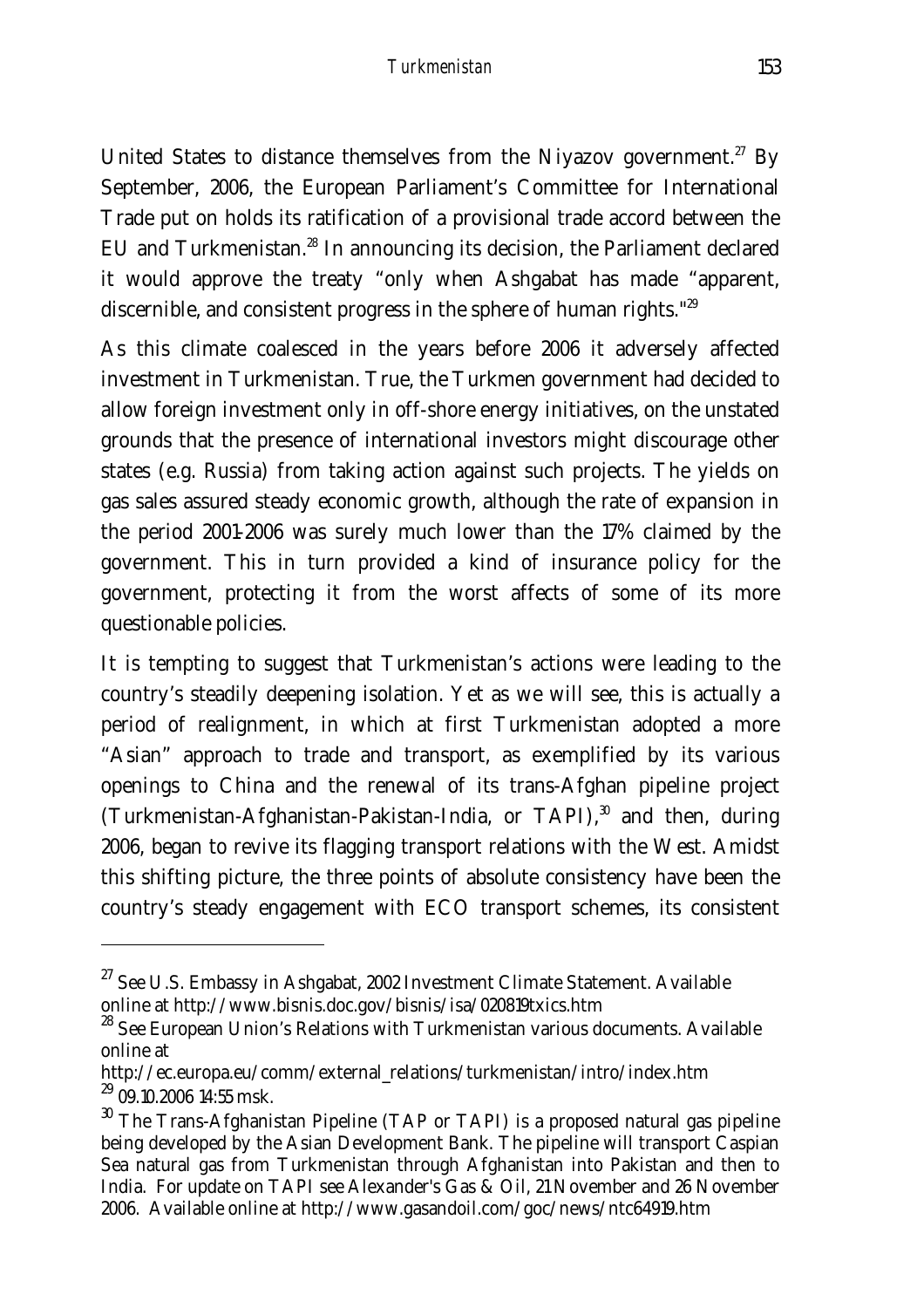efforts to improve transportation across the border with Iran, and its critically important relations with Russia's Gazprom.

### Highways and Railroads

Having long been preoccupied with finding means of reaching reliable and high-priced markets for its gas, Turkmenistan has now returned to its earlier focus on roads and railroads. In the autumn of 2006 it announced its intention to redouble its efforts to integrate its highway and railroad systems more closely with continental east-west routes across Iran, and to begin by upgrading its main roads to both Afghanistan and Iran.<sup>31</sup>

Even though the main corridor for the Russian and Indian-sponsored northsouth corridor traverses Azerbaijan rather than Turkmenistan, Ashgabat is now an active participant in that project and hopes to reap benefits from the secondary route that crosses its territory. It is also helping to upgrade the Afghan highway that extends from the Turkmen border to Diloram via the regional Afghan center of Herat. This initiative is part of Turkmenistan's participation in the six-country (Afghanistan, Iran, Pakistan, Tajikistan, Turkmenistan and Uzbekistan) Central-South Asian Transport and Trade Forum (CSATTF).<sup>32</sup> This undertaking is expected to reopen a series of road corridors centering on northwestern Afghanistan at a cost of \$5.7 billion which, it is hoped, will come mainly from international donors.

Productive relations between Turkmenistan and Japan are reflected in Ashgabat's more active involvement with the Asia Development Bank and its many initiatives to improve continental transport in Greater Central Asia. In addition to financing road corridor projects in the country, ADB has

<sup>31</sup> See "Ministry of motor transportation of Turkmenistan to act as customer in modernization of country's main road" August 14, 2006. Available online at http://www.turkmenistan.ru/?page\_id=3&lang\_id=en&elem\_id=8475&type=event&sor t=date\_desc

<sup>&</sup>lt;sup>32</sup> See Asian Development Bank document "Central and South Asia Transport and Trade Forum (CSATTF): Toward Harmonization and Modernization of Transit Transport Agreements among the CSATTF countries." Available online at http://www.afghanistan-mfa.net/RECC/CSATTF\_PADECO\_Transit\_Report.pdf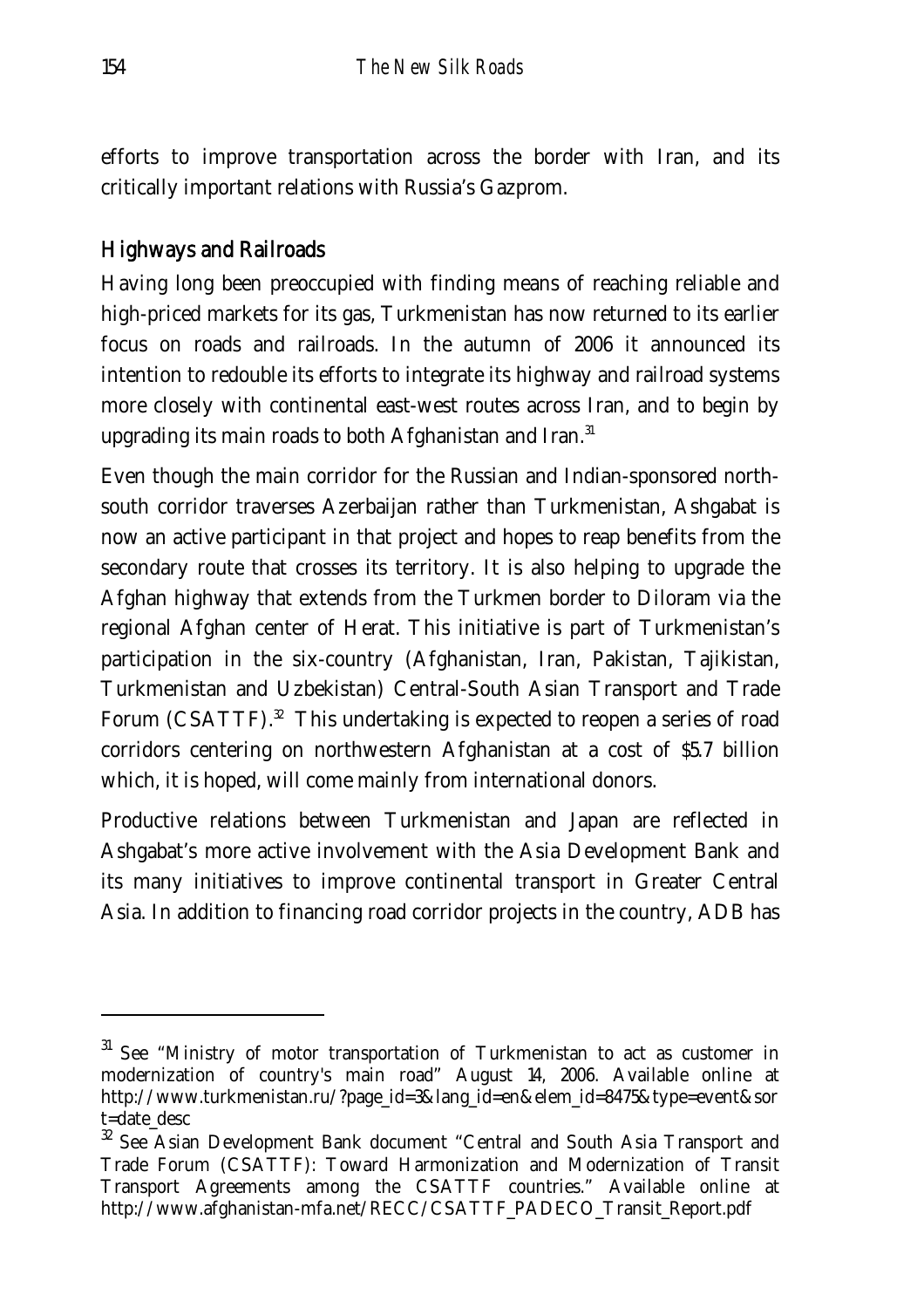proposed a Central-South Asian Transport Corridor Fund,<sup>33</sup> which is seeking donors from beyond the region.

Given Turkmenistan's cooperation with ADB, it is the more surprising that Ashgabat is not yet a participant in ADB's six-member (Azerbaijan, Kazakhstan, Kyrgyzstan, Mongolia, Tajikistan, Uzbekistan) Trade Facilitation Program, which is part of the Central Asia Regional Economic Cooperation (CAREC) Program. $34$  This program is designed to promote a common customs regimen among all the countries of Greater Central Asia, and also to bring participating countries under the TIR (Transport International Routière) transit system.<sup>35</sup> Whether Turkmenistan will become part of this system remains unclear. Given the specific impediments to land transport that exist as a result of Turkmen border policies and procedures, it would be highly desirable for this to happen.

For all its demonstrated interest in improving its continental road and railroad links, Turkmenistan's border regimen is still plagued by the same impediments that hamper most of its neighbors. As detailed in the chapter on Tajikistan in this volume, Turkmenistan's border procedures are very time-consuming, with delays caused by the need for signatures from multiple agencies on all documents and slow inspection procedures. Moreover, Turkmenistan's border crossings are hampered by the poor enforcement of existing legislation, the absence of an industry capable of providing low cost and effective insurance to shippers, and the absence of coordination between the customs services of Turkmenistan and its neighbors.

Beyond this, border stations and related trade offices in the capital are understaffed and manned by personnel who are underpaid and under-trained.

<sup>&</sup>lt;sup>33</sup> See Asian Development Report "Interim Comprehensive Action Plan" Southern Transport Corridor Road. Available online at

www.adb.org/Documents/Events/2005/CAREC/4th-Conference/icap-executivesummary.pdf

<sup>&</sup>lt;sup>34</sup> See Asian Development Report "The Central Asia Regional Economic Cooperation (CAREC), Recent initiatives under CAREC's Trade Facilitation Program." Available

 $35$  The TIR (Transport InternationalRoutière) procedures ensure that customs in a transit country will receive proper payment for dues and duties. Also see, Central Asia: Increasing Gains from Trade Through Regional Ties." More information is available online at www.adb.org/Documents/Reports/CA-Trade-Policy/prelims.pdf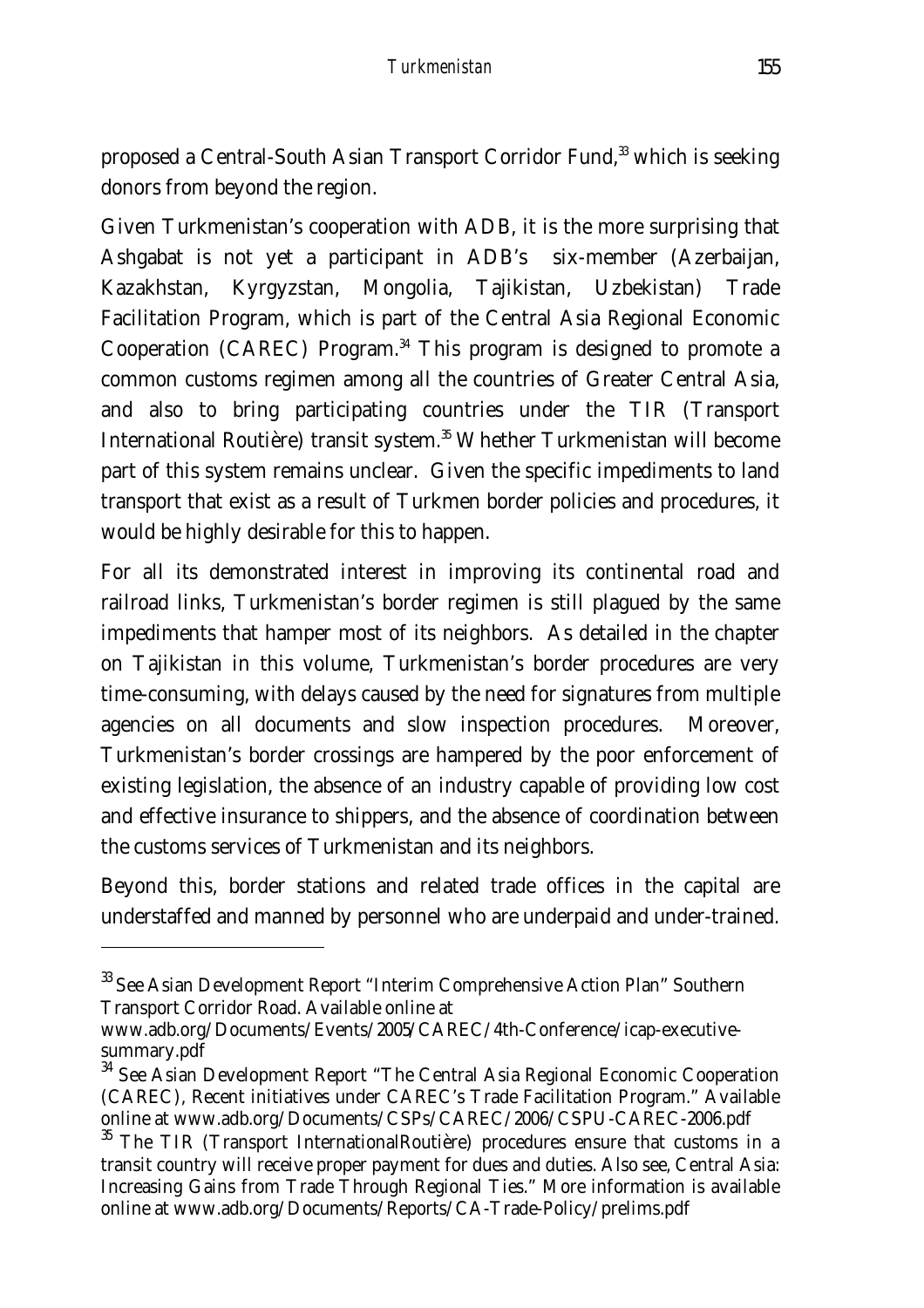This leads inevitably to graft and corruption, which are widespread. Irregular inspections and unsanctioned demands that shipments be accompanied by Turkmen officials can be avoided only through bribes to local officials. Until these conditions are alleviated, Turkmenistan's own land transport, as well as continental trade crossing Turkmenistan, will be laboring under debilitating handicaps. As long as such handicaps remain, Turkmenistan will suffer a competitive disadvantage as compared with Kazakhstan, Azerbaijan, and other key north-south and east-west transport alternatives.

### The Port of Turkmenbashi

Competition with neighboring states is even more keen in the area of shipping on the Caspian. The capacity of Baku's port is being greatly augmented, as is that of Kazakhstan's port of Aktau, through the addition of new berths and facilities. Iran is investing far more in each of its several Caspian ports than is Turkmenistan at its one port at Turkmenbashi. Moreover, seaport fees at Turkmenbashi are higher than those at Baku and Aktau, and also the Iranian ports. As a result, Turkmenistan is gradually losing out in the competition for both north-south and east-west transport across the Caspian.

It is unclear whether this problem traces to a lack of money or of political will. Whatever the case, even though the route through Turkmenbashi is shorter than the one through Iran, Turkmenistan is in danger of losing out to Iran in the competition for handling trans-Caspian traffic originating in southeast Asia, India, Pakistan, and Afghanistan. The practical consequence of this is that Turkmenistan will lose millions in port, tariff and transit fees, while international shippers along key routes will suffer under the burden imposed by longer routes.

## Airports and Airlines

Compared with its neighbors Kazakhstan and Uzbekistan, Turkmenistan has so far been a passive presence in the field of air transport. True, the airport at Ashgabat was handsomely reconstructed and equipped with up-to-date equipment for monitoring the contents of even large shipments and containers. But few follow-up measures have occurred, with the result that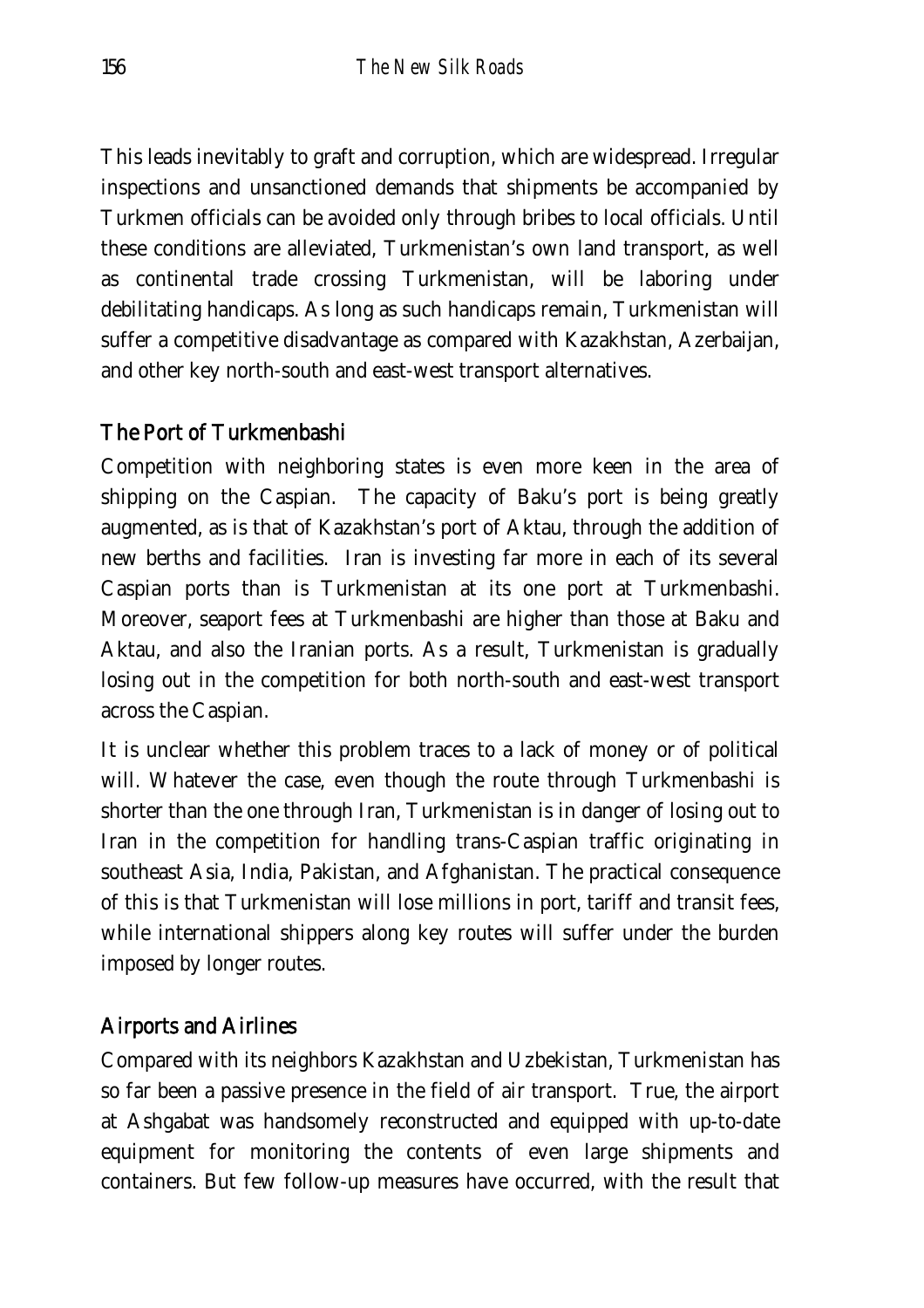the country is best served by foreign (mainly Turkish) airlines and has failed to establish itself as a regional hub or even a significant fueling stop for continental air transit. Worse, there have been several apparently-well-based accusations that the airport at Ashgabat has become a hub for the drug cartels, frequented by traffickers as far away as Nigeria and even Colombia.

# The Export of Electricity

The same Moscow-centric transport links that tied Turkmenistan's gas to Gazprom tied its electricity to the all-Soviet grid. However, in this sphere Turkmenistan has broken out of the former Soviet system and built the necessary transmission lines to establish direct exports of electricity to both Iran and Afghanistan. Both U.S.'s General Electric and Power Machines of Russia have been engaged modernizing the vast thermonuclear facility at Mary, which is the key to this export. By 2006 Iran was importing 400 megawatts during the first half of each year, only to sell back a similar amount during the second half, thus satisfying the annual cycle of energy needs in both countries.

# The Transport of Gas

For understandable reasons, a major strategic goal of Turkmenistan's transport program has been to find ways of marketing its most valuable product, natural gas, at the highest possible price and with the least exposure to sudden shifts.

The construction of a 200 kilometer pipeline between the Turkmenistan town of Korpedzhe and Kord-Kuy in Iran assured the export of 8 billion cubic meters of gas each year into Iran's network. With Iranian financing, this pipeline is expected to become part of a larger system for exporting Turkmen gas to Turkey. The steady improvement of Turkmenistan's relations with Iran in the sphere of gas transport was symbolized by the joint decision in the summer of 2006 to increase Turkmenistan's annual export to the Iranian grid to 14 billion cubic meters.

Besides this important link, Turkmenistan has actively pursued three important new markets for its gas, and is exploring the feasibility of three new export routes for gas, any or all of which will have the strategically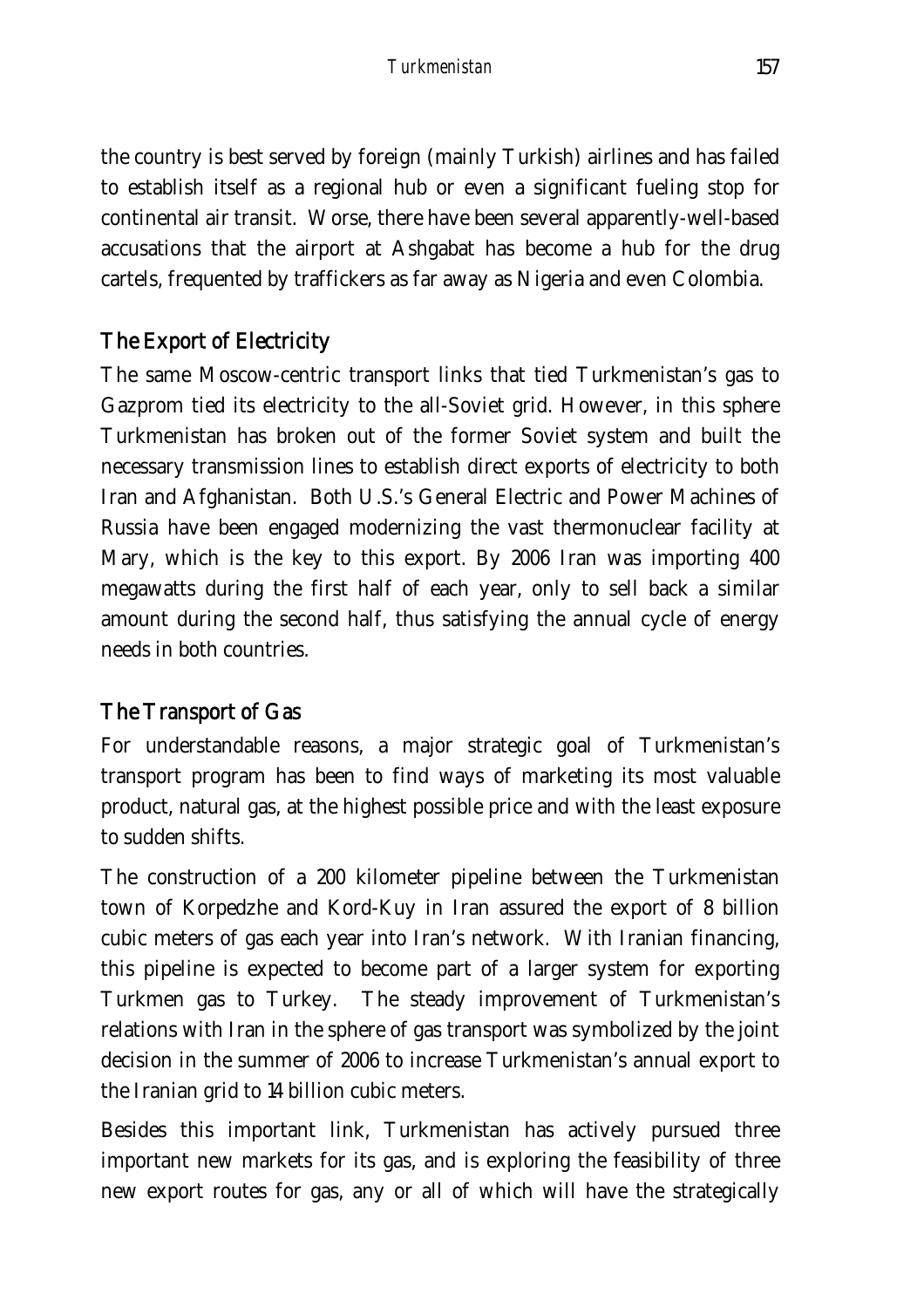crucial effect of breaking the near-absolute monopoly exercised by Russia's Gazprom over Turkmen energy exports. If this stranglehold is broken, it will become a critically important step towards the redefinition of Greater Central Asia as a whole. Beyond this, it will remove a crucial impediment to the development of Turkmenistan's economy. The low capacity of the main Gazprom pipeline running north to Russia and the absence of alternatives constrains the development of Turkmenistan's gas industry and will continue to do so until one of the following three alternatives is realized.

### The Turkmenistan-Afghanistan-Pakistan-India pipeline (TAPI)<sup>36</sup>

No transport project in Central Asia has generated greater expectations and met with more frustrations in practice than the proposed gas pipeline from Turkmenistan to Pakistan and beyond via Afghanistan. Originally conceived by the Turkmenistan government as early as 1992, it soon attracted both the American firm Unocal and the Argentinean firm Bridas as partners.<sup>37</sup> The rise of the Taliban and deteriorating relations between Ashgabat and its foreign partners led to the suspension of the project in 1997. Only after the U.S. crushed the Taliban government in Kabul in 2002 did the project revive. In that year the Asian Development Bank launched a feasibility study that would eventually result in a promising report.<sup>38</sup> In May of the same year the heads of state of Turkmenistan, Afghanistan and Pakistan met in Islamabad and set up a ministerial level steering committee to give fresh impetus to the project.

Plans called for the construction over five years of a 1,700 kilometer pipeline from Turkmenistan's Dauletabad gas field to Multan in Pakistan via Herat

 $36$  See endnote #30.

 $37$  See endnote  $#23$ 

<sup>&</sup>lt;sup>38</sup> The Asian Development Bank conducted a feasibility study on building a gas pipeline connecting Turkmenistan, Afghanistan, and Pakistan. The framework agreement for the development of the project was signed by the heads of the three governments in December 2002 and the feasibility study was presented to the heads of state in 2005. For a Power Point presentation on feasibility study see http://meaindia.nic.in/srec/internalpages/tapi.pdf and for more information on the project see www.adb.org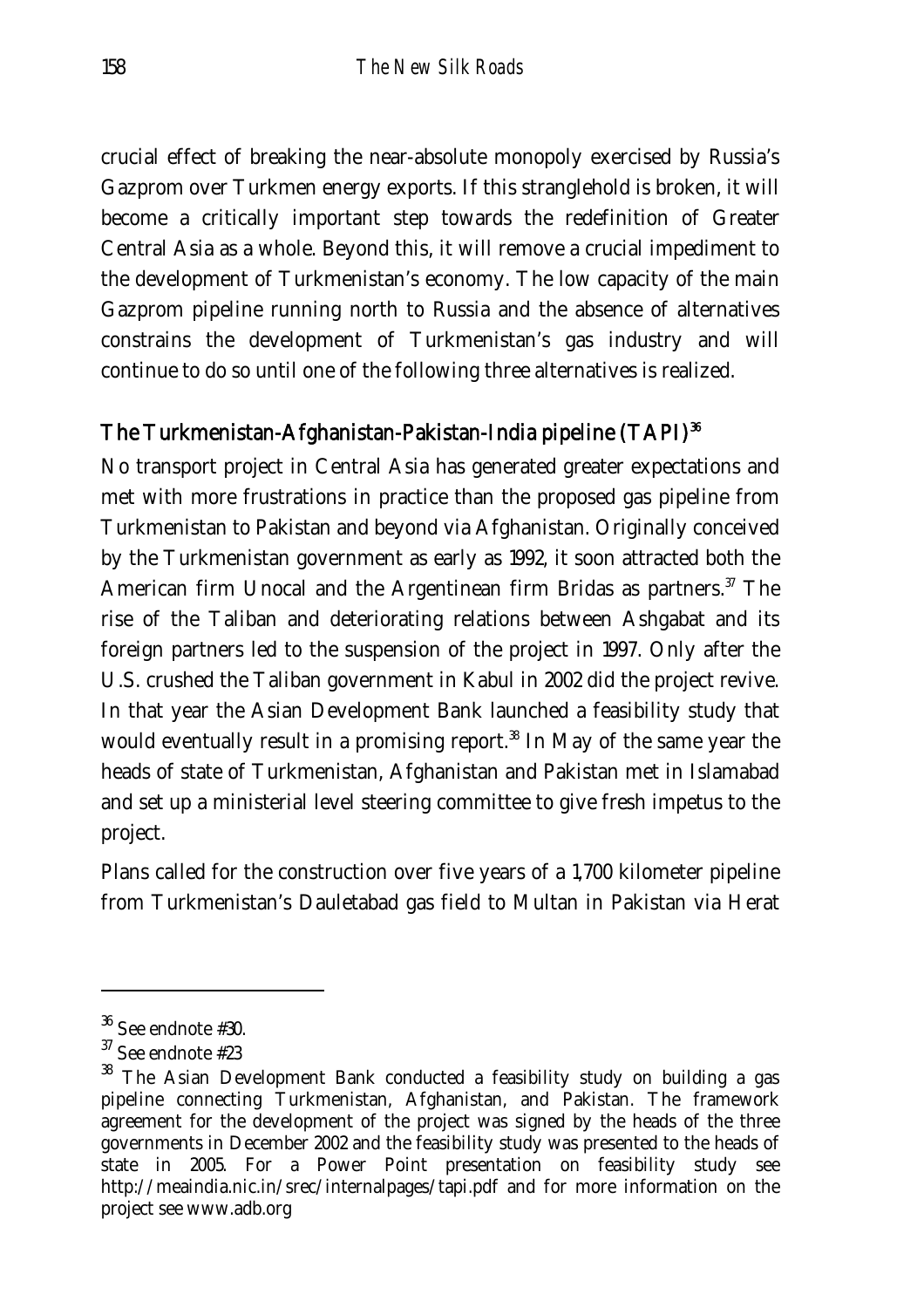and Khandahar at a cost of \$3.3 billion.<sup>39</sup> A more northerly route through Kabul and Peshawar was also considered. Far shorter than the Khandahar route, this advantage was more than offset by the need to route the pipeline through the Uzbek border town of Termez, thus giving Tashkent a veto over the project, and by the need to traverse more densely populated areas of Afghanistan.

Indications that the ADB study would reach a positive conclusion encouraged India to join. Earlier, India, Pakistan and Iran had been negotiating a direct pipeline across the Baluchistan provinces of Iran and Pakistan to India. However, both Iran and India were well aware of the mounting political unrest in Pakistan-ruled Baluchistan. Moreover, the U.S. made clear that it would not support such an alternative that would bypass Afghanistan, let alone one that would reinforce India's dependence on Iranian gas. When Delhi understood that funding for this variant would be nearly impossible to arrange it asked to join the trans-Afghan project, proposing at a 2005 meeting in Ashgabat that the project be expanded to include the transport of both gas and oil.

It was at this point that doubts were raised concerning the size of the Dauletabad reserves. Turkmenistan blamed these on disinformation being disseminated by Russia's Gazprom and engaged a U.S. exploration firm to provide an authoritative estimate of the actual reserves available. According to the Turkmenistan government, the resulting estimates far exceeded Ashgabat's own claims. But since the report itself has yet to be released, the doubts remain, and have so far served as a brake on financing. A meeting held in Delhi in November, 2006, heard reports of progress on the financing but to date no firm package is in hand. Equally serious, Pakistan remains reluctant to become a guarantor of gas deliveries to India until the two countries have achieved some sort of settlement in their dispute over Kashmir.

<sup>39</sup> See article "Gas pipeline project Turkmenistan-Afghanistan-Pakistan-India approved." Available online at http://www.turkmenistan.ru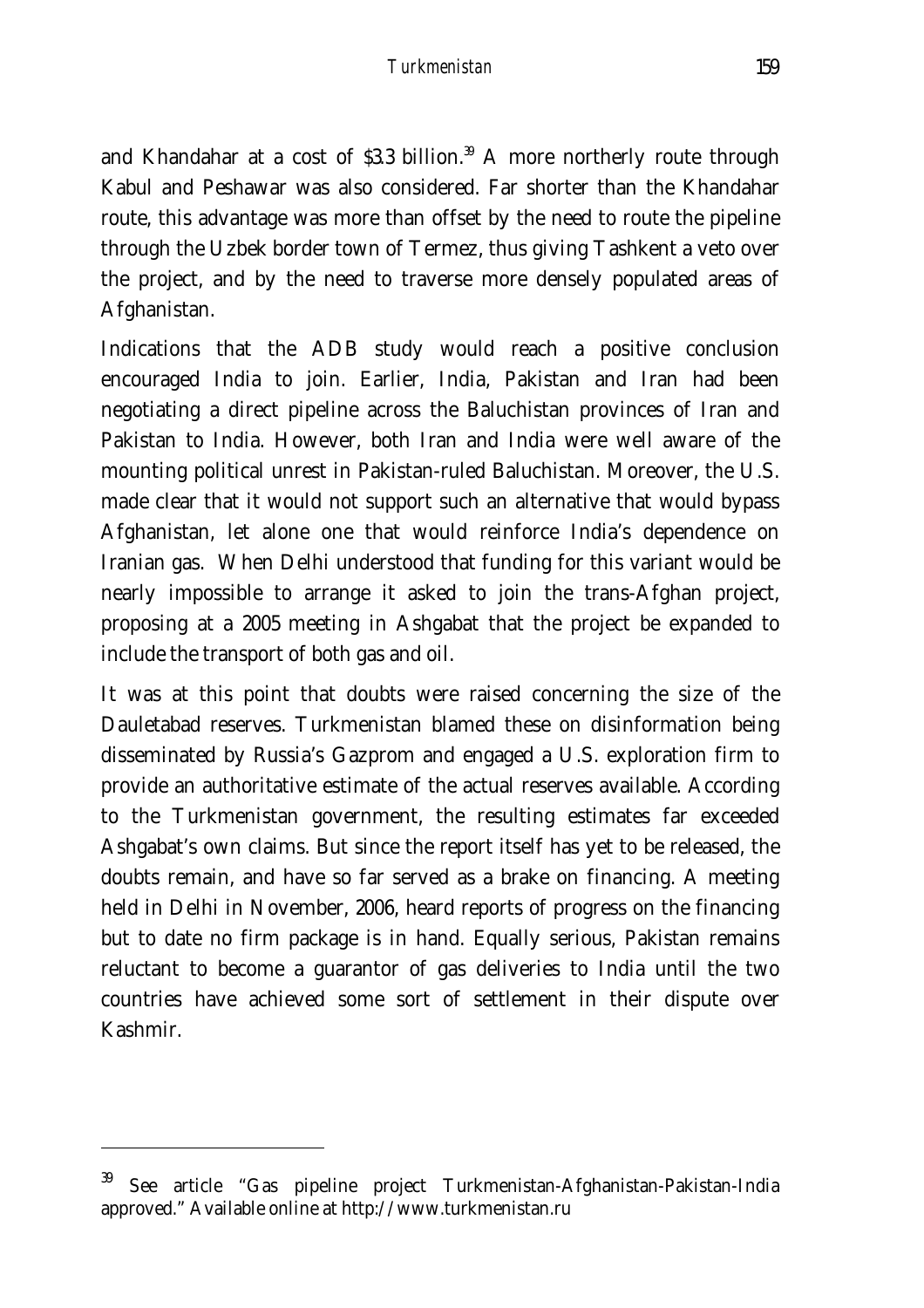### An Export Pipeline for Turkmen Gas to China?

In the midst of these negotiations, nearly the entire government of Turkmenistan headed to Beijing in April 2006, to hear proposals for largescale purchases by China of Turkmen gas.<sup>40</sup> Former Foreign Minister Shikmuradov had launched this project while serving as Turkmen ambassador to China and before his arrest by President Niyazov. The resulting agreement committed Turkmenistan to long-term sales of gas to China, but at the time it had neither a pipeline to transport gas eastward nor the gas to fill it. The former problem was solved, in theory at least, when in August 2006 President Niyazov announced Turkmenistan's intention of building a gas pipeline to China by 2009, through which it would supply China with 30 billion cubic meters of natural gas annually for 30 years. The second problem took on an entirely new face in November 2006, when Turkmenistan announced the discovery of a "super giant" gas field at Yolotan containing a purported seven trillion cubic meters of gas.<sup>41</sup> Ashgabat accordingly awarded the Chinese National Petroleum Company a \$151 million exploration contract to drill in the gas deposits in Yolotan.

### A Trans-Caspian Pipeline to Baku?

The autumn of 2006 transformed the entire issue concerning the transport of Turkmenistan's gas to world markets. Ashgabat had signed its commitment to China and at the same time was pursuing the more intricate issue of a pipeline to India via Afghanistan. In an attempt to clarify the situation, in October 2006, Niyazov declared that the two priority markets for Turkmen gas were China and Russia.

<sup>40</sup> Hancock, Kathleen J., "Escaping Russia, Looking to 'China: Turkmenistan Pins Hopes on China's Thirst for Natural Gas" China and Eurasia Forum Quarterly, volume 4, No 3 (2006) p. 67-87, Central Asia-Caucus Institute & Silk Road Studies Program. Available online at

http://www.silkroadstudies.org/new/docs/CEF/Quarterly/

August 2006/Hancock.pdf Also see, Pannier, Bruce and O'Rourke, Breffni,

<sup>&</sup>quot;Turkmenistan: President Seeks Economic, Political Links With China" April 3, 2006. Available online at http://www.rferl.org/featuresarticle/2006/04/6a60e94b-6f54-4dd7 a4bb-664475d53d03.html

<sup>41</sup> See "Turkmenistan: Potential 'Super-Giant" Emerges on Energy Scene." *RFE/RL Central Asia Report*, 13 November 2006.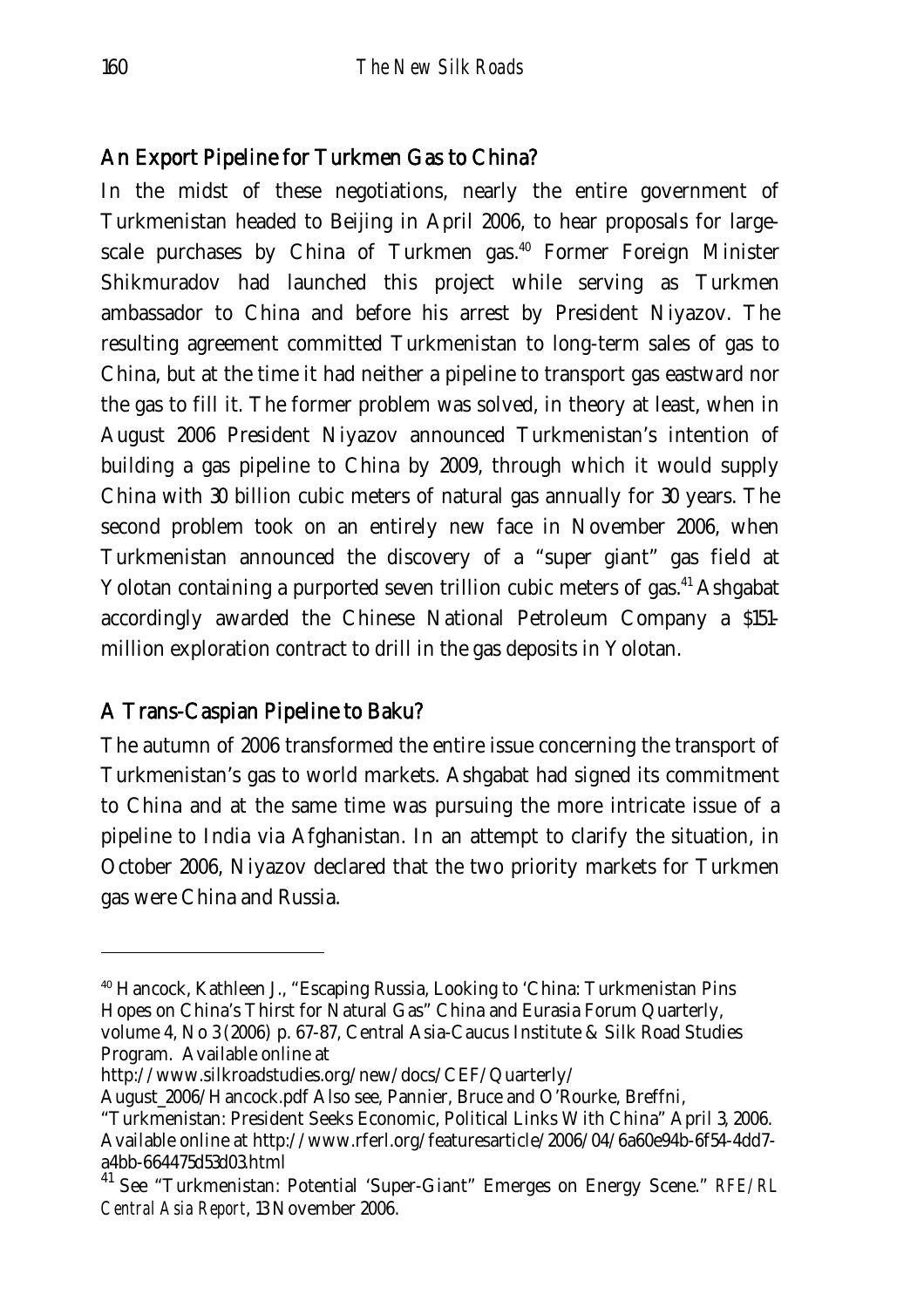Besides sowing doubts about his government's commitment to the Afghan project and to India, this announcement seems deliberately to have obfuscated the fact that Turkmenistan had entered into a series of new discussions with both the European Union and the United States regarding the possibility of a trans-Caspian gas pipeline that would tie into the rapidly emerging east-west energy corridor via Azerbaijan.

This project dated to the mid-1990s when plans were being laid for the Baku-Ceyhan oil pipeline. It had foundered, however, over three specific issues. First, a cash-starved Turkmenistan had demanded large up-front payments that the BTC consortium was unwilling to consider. Second, Russia and Iran were actively contesting the legal status of the Caspian seabed. Third, Russia had already announced it would raise environmental arguments against the construction of such a pipeline. Fourth, personal relations between President Niyazov and President Geidar Aliev of Azerbaijan had deteriorated disastrously, culminating in an active conflict over a Caspian gas field. And, fifth, Russia's Gazprom indicated a willingness to raise somewhat the very low price it had been offering for Turkmenistan's gas.

Several equally germane factors in 2005-2006 changed this picture. First, the successful completion of the BTC project made the development of trans-Caspian links to the Baku-Ceyhan east-west energy corridor a realistic possibility. Second, Kazakhstan's declaration that it would build a pipeline from its port of Aktau to Baku raised the stakes for Ashgabat. Most important, the surge in world energy prices, combined with Gazprom's politically-charged pressure on both Ukraine and the EU, brought the Europeans to Ashgabat in search of a source of gas that would be free of Gazprom's direct control.

The dynamics of this new state of affairs are ably reviewed in the chapter on Azerbaijan in this volume. Prior to this new situation, Europe had been extremely cool towards Turkmenistan, sharply criticizing its record in the area of human rights and the rule of law. The United States had shared this critical stance, suspending nearly all contact with Ashgabat over a trans-Caspian pipeline over a period of half a decade.

The rise in gas prices, Gazprom's ham-handed moves in Europe, and the completion of the BTC project caused both to reconsider. Visits by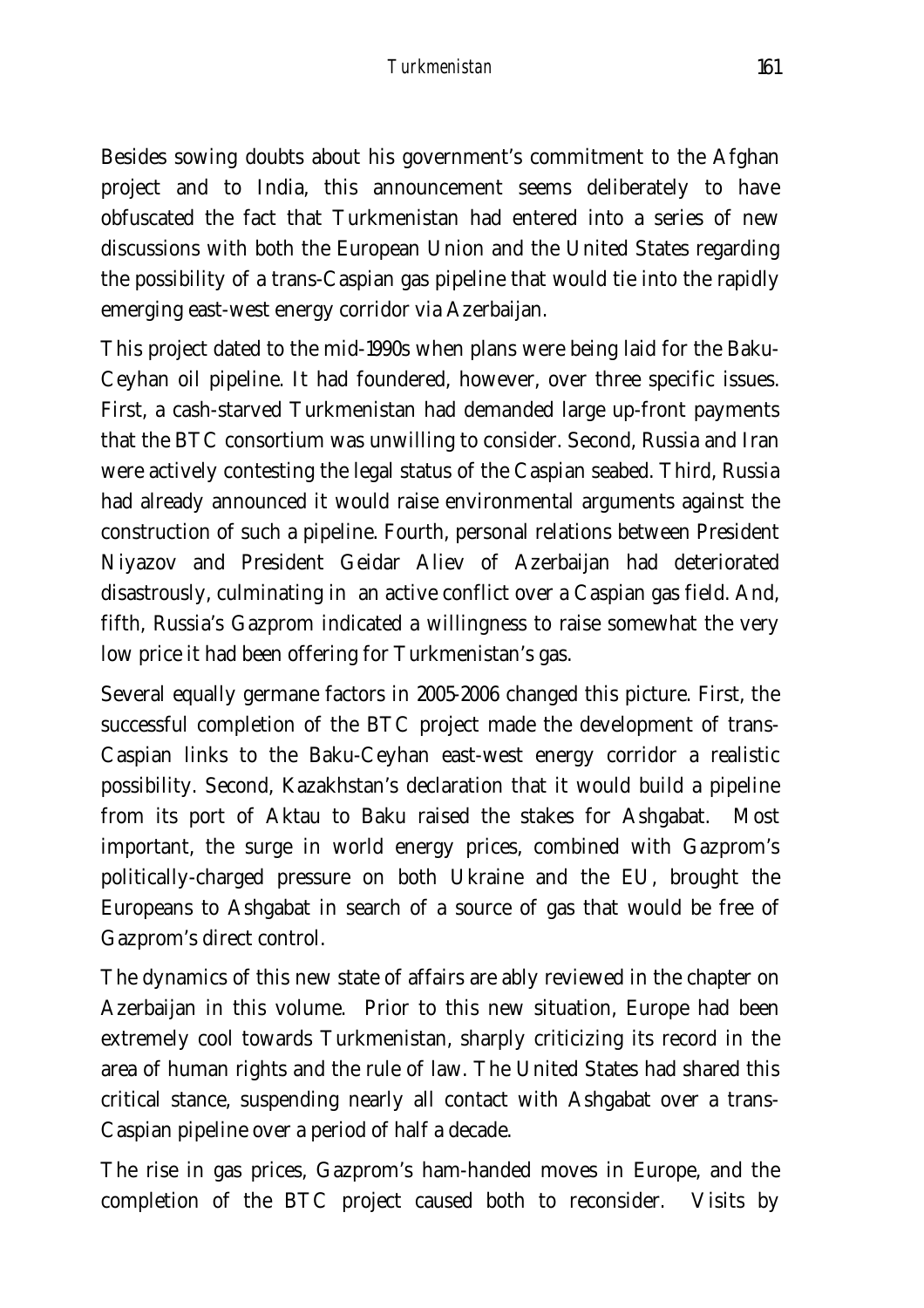Germany's Foreign Minister, by the EU's special representative for central Asia, and by the U.S. Deputy Assistant Secretary of State for the Caucasus region signaled a willingness to revive discussions of the dormant project to link the port of Turkmenbashi to Baku via a seabed gas pipeline.<sup>42</sup> Indeed, Pierre Morel, the EU's special representative and himself a former French ambassador to Ashgabat, declared to President Niyazov in a meeting broadcast on Turkmenistan's national television that "The European Union is highly interested in bolstering and expanding full-scale cooperation with Turkmenistan; the EU views the country as a reliable and responsible partner."43 At the same a further element in the strengthening of demand to Turkmenistan's west was an agreement struck between Ashgabat and Turkey, according to which Turkmenistan would provide 10 bcm of gas to Turkey by a trans-Caspian pipeline that had yet to be planned, let alone constructed. In an effort to keep alive this project without entering into further commitments regarding a trans-Caspian pipeline, Niyazov in November 2006, engaged the Turkish Çalik Energy Company to work along with the Chinese in exploring and developing the Yolotan gas field.<sup>44</sup>

### Russia's Response and Ashgabat's Uncertainties

Singly or together, Turkmenistan's three potential projects for developing gas/oil transport between Turkmenistan, Europe, and Asia represent a fundamental change in the overall transportation map of Eurasia. By reopening direct transport in energy between Turkmenistan and India/Pakistan, China, and Europe, respectively, each would return to the territory of Turkmenistan that central role in the overall movement of valuable commodities between Europe and Asia that it had enjoyed over the millennia prior to the sixteenth century.

However, it is important to note that these projects would accomplish this at the expense of the monopoly over the international transport of Turkmen

<sup>&</sup>lt;sup>42</sup> Socor, Vladimir, "Interest Rebounds in a Trans-Caspian Pipeline for Turkmen Gas," *Eurasia Daily Monitor*, 24 January 2006.

<sup>&</sup>lt;sup>43</sup> See Ziyadov, Taleh, "Europe Hopes To Revive Trans-Caspian Energy Pipelines,"

*Eurasia Daily Monitor*, Vol. 3, Issue 38, February 24, 2006.<br><sup>44</sup> "Weekly News Brief on Turkmenistan," December 8-14, 2006, The Turkmenistan Project.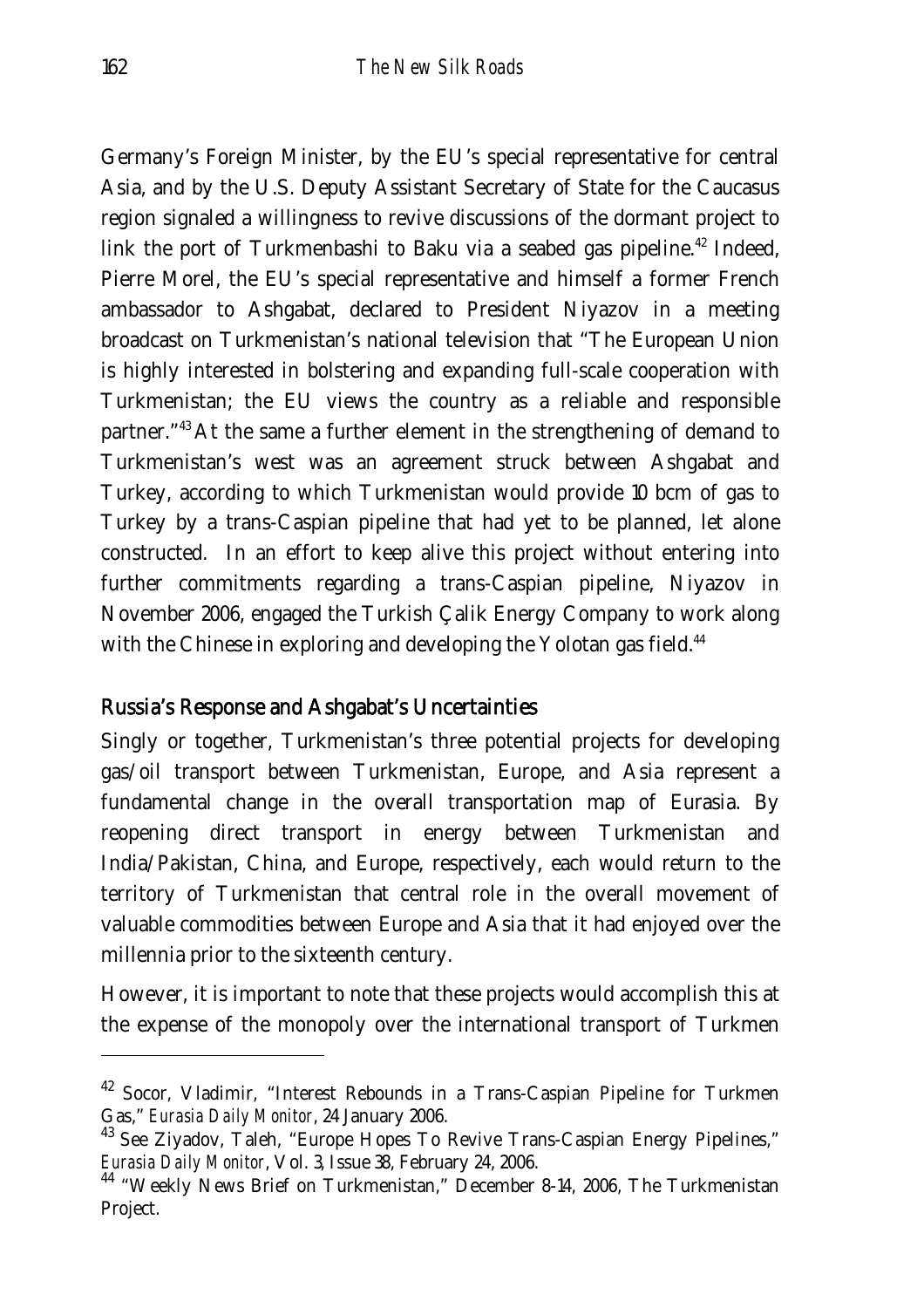gas that Gazprom had imposed during the Soviet era and which is one of the USSR's chief legacies to post-Soviet Russia.

How, then, has Russia expanded to these potential projects? Regarding the trans-Afghan pipeline Russia has long made its staunch opposition perfectly clear. By breaking Gazprom's monopoly on the export of Turkmen gas this pipeline would enable Ashgabat to drive a harder bargain on prices that Gazprom would have to offer. Moreover, it would go far towards confirming the success of the new government in Kabul, which enjoys a strategic partnership with the United States and close ties with the EU. For these reasons Russia strongly backed Iran and India in their unsuccessful effort to create a direct Iran-Pakistan-India pipeline. The fact that India, upon the collapse of this project, moved immediately to join the trans-Afghan TAPI project, signaled clearly the new realities with which Russia has to contend.<sup>45</sup> In this instance Russia's voice was neutralized by the Afghan Foreign Minister Dadfar Spanta, who, at the New Delhi conference, urged Islamabad to allow his country a transport corridor to India. Pakistan acceded, or so it seems.

Russia did not end the year 2006 empty-handed with respect to Turkmenistan's gas. In September Gazprom and Turkmenistan announced a further agreement on the transport of gas to Russia. But since this required Russia to offer a substantial greater payment than heretofore, and since the agreement is only for three years, it can hardly be seen as a victory for Gazprom. Against this background, and in the context of Ashgabat's agreement with China and its revived interest in the EU/US project for a trans-Caspian pipeline, President Niyazov's announcement that Turkmenistan views Russia and China as the priority markets for its gas is at best a pyrrhic victory for Gazprom.

### The End of the Niyazov Era and Turkmenistan's Future as an East-West and North-South Transport Hub

Just as these diverse developments in road, railroad, electricity, gas, and oil transport were reaching a crescendo, President Niyazov died on 21 November

<sup>&</sup>lt;sup>45</sup> Yunanov, Boris, "Gas Pipeline to India may become problem for India-Russian relations," *Novye izvestiia*, 21 November 2006.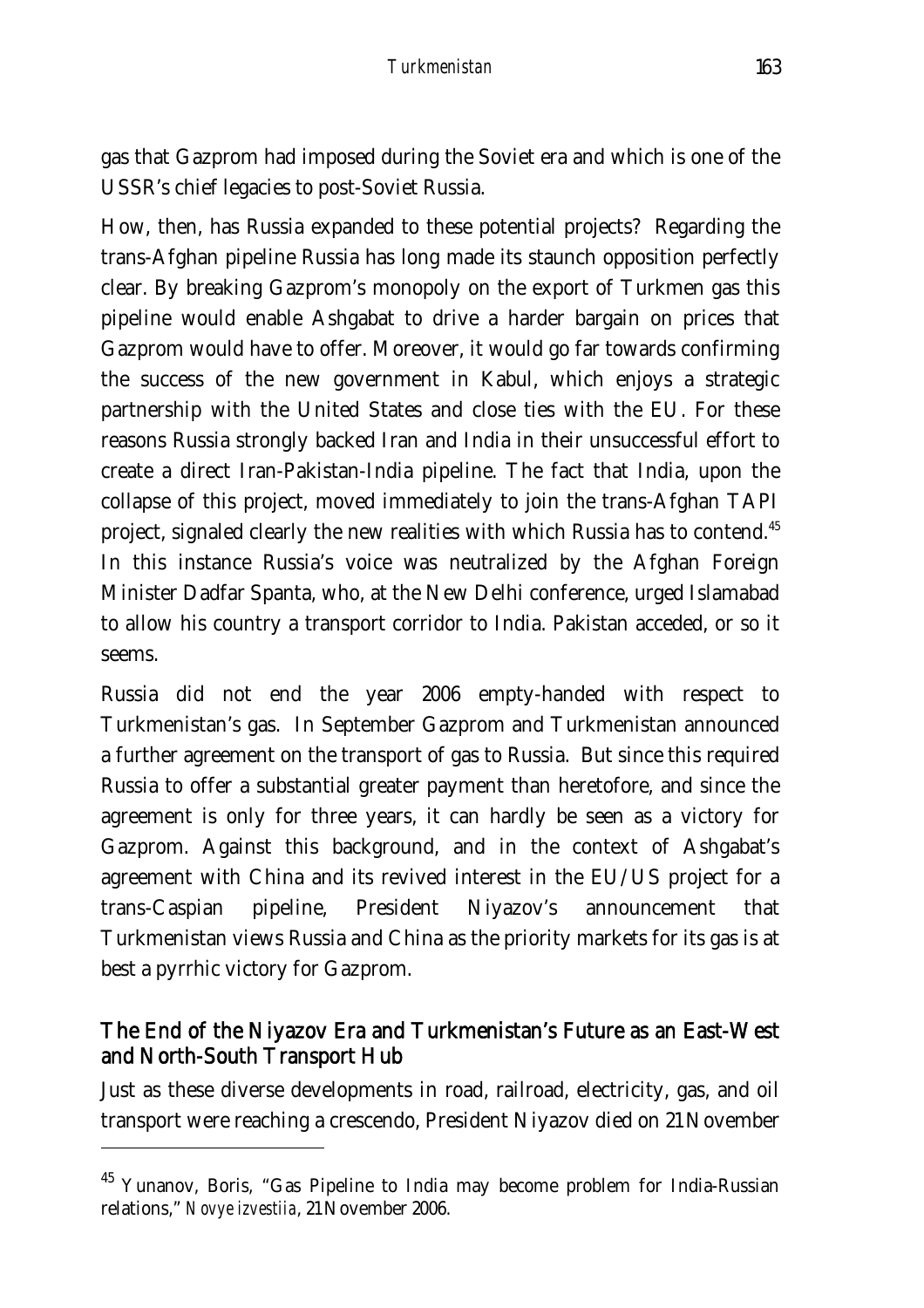2006. It is too early even to do more than speculate on Turkmenistan's future as an east-west and north-south hub for continental transport across Eurasia. However, a few factors that will affect the long-term evolution of Turkmenistan's policies can be enumerated.

First, it should be noted that the east-west corridor poses problems for Turkmenistan's strategic posture of non-alignment. Initially, the US and European sponsors of the Baku-Ceyhan pipeline viewed it as a means of undergirding the sovereignty of the new and fragile states of Azerbaijan and Georgia. As noted in the chapter on Azerbaijan, however, these two states see the project and its possible further extensions to Kazakhstan and Turkmenistan as a means of linking their overall security more closely with the West, specifically with NATO and the EU. Over time their perspective has gained credibility in both Washington and Brussels. Besides eliciting fears in Moscow, this poses a challenge to Ashgabat to find a path for engaging with western gas markets without sacrificing its non-aligned status. Should a post-Niyazov government in Ashgabat decide to modify that strategy, it will require a fundamental rethinking of the country's national security strategy and feasible tactics for implementing it. Given Gazprom's huge stake in its Turkmenistan pipeline, and Russia's overall strategy of neoimperial assertiveness, this will not be easy, to say the least.

This said, it is also important to acknowledge the extent to which the new realities affecting Turkmenistan are driven not merely by political calculations but by fundamental economic forces that will make themselves feel independent of Ashgabat's calculations. China, India, and Europe all need Turkmenistan's gas and will not readily accede to arrangements in which any third party can exercise a veto over its export to their territory. Whether the situation is considered from the basis of free global market principles or of Marxist calculations on the primacy of economic forces, it would appear that Turkmenistan is fated once more to assume the geoeconomic role its territory played over the millennia.

All of this would by now have produced "facts on the ground" were it not for the ambitious effort of the Putin government in Moscow to reassert the controlling influence that Russia exercised over Turkmenistan since the battle of Goek Tepe more than a century ago. This review has shown that